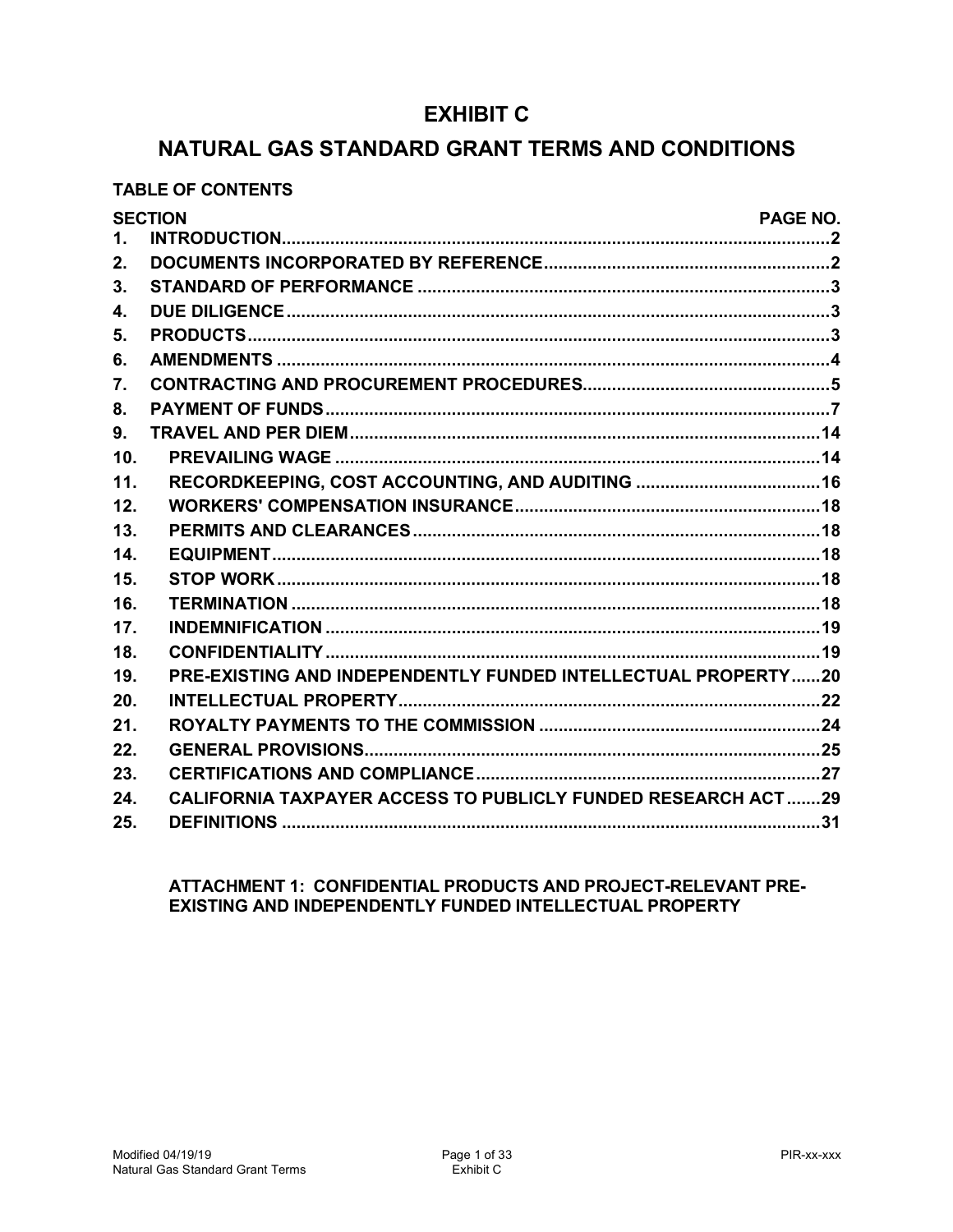# **EXHIBIT C**

# <span id="page-1-0"></span> **TERMS AND CONDITIONS**

#### $\mathbf 1$ *1. Introduction*

 This grant agreement (Agreement) between the California Energy Commission (Energy Commission, or Commission) and the Recipient is funded by the Natural Gas Program, a natural gas ratepayer surcharge authorized by the California Public Utilities Commission (CPUC).

 This Agreement includes: (1) the Agreement signature page **(form CEC-146)**; (2) the scope of work **(Exhibit A)**; (3) the budget **(Exhibit B)**; (4) these terms and conditions **(Exhibit C)**; (5) any special terms and conditions that address the unique circumstances of the funded project **(Exhibit D)**; (6) a contacts list **(Exhibit E)**; (7) all attachments; and (8) all documents incorporated by reference.

 within the Agreement term specified on the CEC-146 form. All work and expenditure of funds (Commission-reimbursed and/or match share) must occur

### *2. Documents Incorporated by Reference*

<span id="page-1-1"></span> The documents below are incorporated by reference into this Agreement. These terms and conditions will govern in the event of a conflict with the documents below, with the exception of the documents in subsections (f) and (g) below. Where this Agreement or California laws and regulations are silent or do not apply, the Energy Commission will use the federal cost principles and acquisition regulations listed below as guidance in determining whether reimbursement of claimed costs is allowable. Documents incorporated by reference include:

### **Solicitation Documents** *(if award is made through a competitive solicitation)*

- a. The funding solicitation for the project supported by this Agreement
- $h$ The Recipient's proposal submitted in response to the solicitation

# **CPUC Decision**

 c. Decision 04-08-010 (Decision establishing a Natural Gas Surcharge) http://docs.cpuc.ca.gov/PublishedDocs/WORD\_PDF/FINAL\_DECISION/39314.P DF

### **Federal Cost Principles** *(applicable to state and local governments, Indian tribes, institutions of higher education, and nonprofit organizations)*

 d. 2 Code of Federal Regulations (CFR) Part 200, Subpart E (Sections 200.400 et seq.)

### **Federal Acquisition Regulations** *(applicable to commercial organizations)*

 e. 48 CFR, Ch.1, Subchapter E, Part 31, Subpart 31.2: Contracts with Commercial Organizations (supplemented by 48 CFR, Ch. 9, Subchapter E, Part 931, Subpart 931.2 for Department of Energy grants)

# **Nondiscrimination**

 Nondiscrimination and Compliance f. 2 California Code of Regulations, Section 11099 et seq.: Contractor

### **General Laws**

 g. Any federal, state, or local laws or regulations applicable to the project that are not expressly listed in this Agreement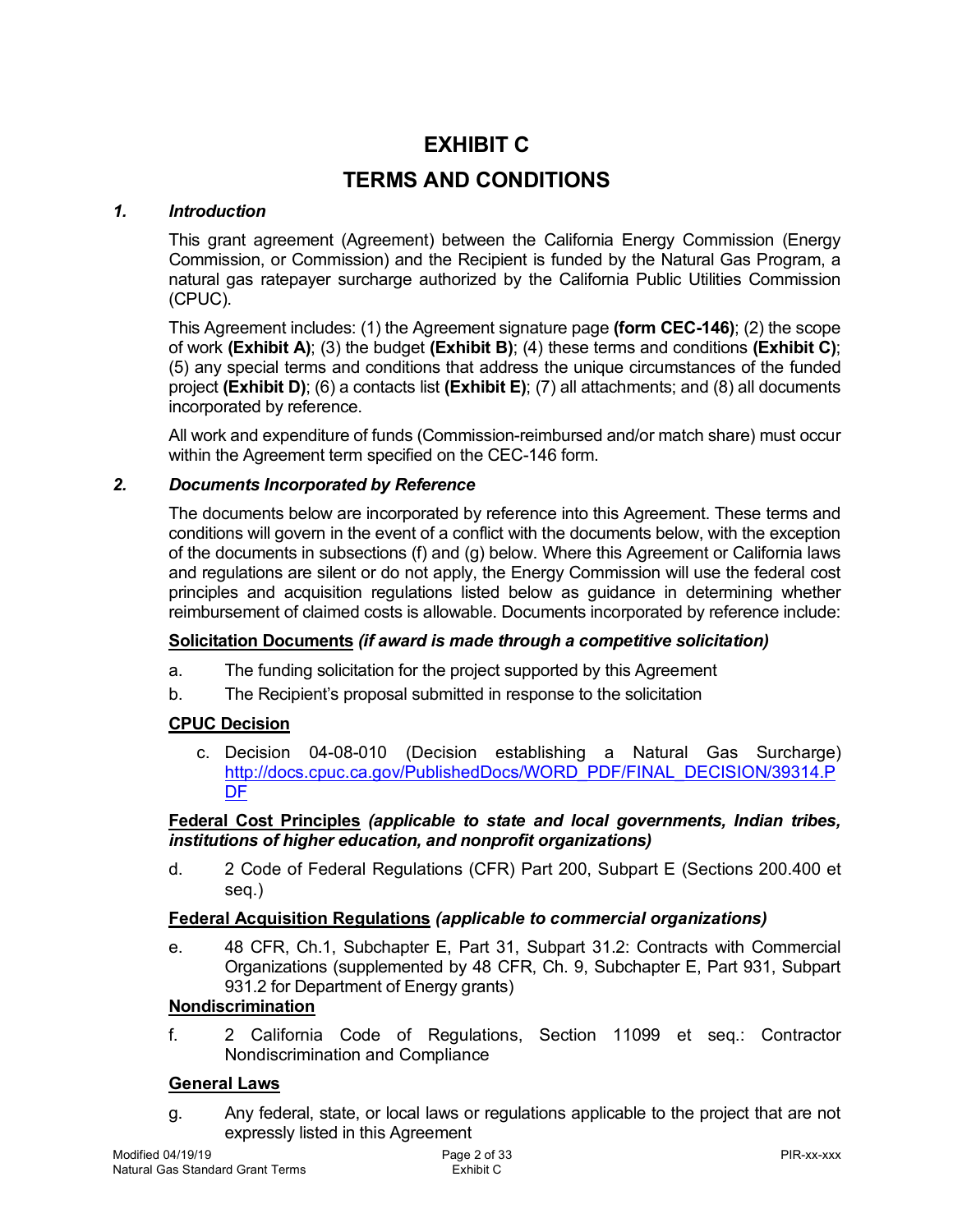### *3. Standard of Performance*

<span id="page-2-0"></span> In performing work under the Agreement, the Recipient, its subcontractors, and their employees are responsible for exercising the degree of skill and care required by customarily accepted good professional practices and procedures for the type of work performed.

#### *4. Due Diligence*

<span id="page-2-1"></span> The Recipient must take timely actions that, taken collectively, move this project to completion. The Commission Agreement Manager will periodically evaluate the project schedule for completion of Scope of Work tasks. If the Commission Agreement Manager determines that: (1) the Recipient is not diligently completing the tasks in the Scope of Work; or (2) the time remaining in this Agreement is insufficient to complete all project tasks by the Agreement end date, the Commission Agreement Manager may recommend that this Agreement be terminated, and the Commission may terminate this Agreement without prejudice to any of its other remedies.

#### *5. Products*

- <span id="page-2-2"></span> a. **"Products"** are any tangible item specified for delivery to the Energy Commission in the Scope of Work, such as reports and summaries.
	- Commission Agreement Manager, in the manner and form specified in the Scope of Work. The Recipient will submit all products identified in the Scope of Work to the
	- period to the Accounting Office along with the invoice, as specified in subsection (c) of Section 8 (Payment of Funds). The Recipient will also submit all products prepared during the invoicing

 If the Commission Agreement Manager determines that a product is substandard given its description and intended use as described in this Agreement, the Commission Agreement Manager, without prejudice to any of the Commission's other remedies, may refuse to authorize payment for the product and any subsequent products that rely on or are based upon the product under this Agreement.

b. Confidential Products

 Please see Section 18 (Confidentiality) for instructions regarding confidential products.

 $\mathbf{c}$ . **Rights in Products** 

> The Energy Commission owns all products identified in the Scope of Work, with the exception of products that fall within the definition of "intellectual property." The Recipient owns all intellectual property developed under this Agreement (please see the "Intellectual Property" section).

> The Recipient has a non-exclusive, non-transferable, irrevocable, worldwide, perpetual license to use, publish, translate, modify, and reproduce products that do not fall within the definition of "intellectual property."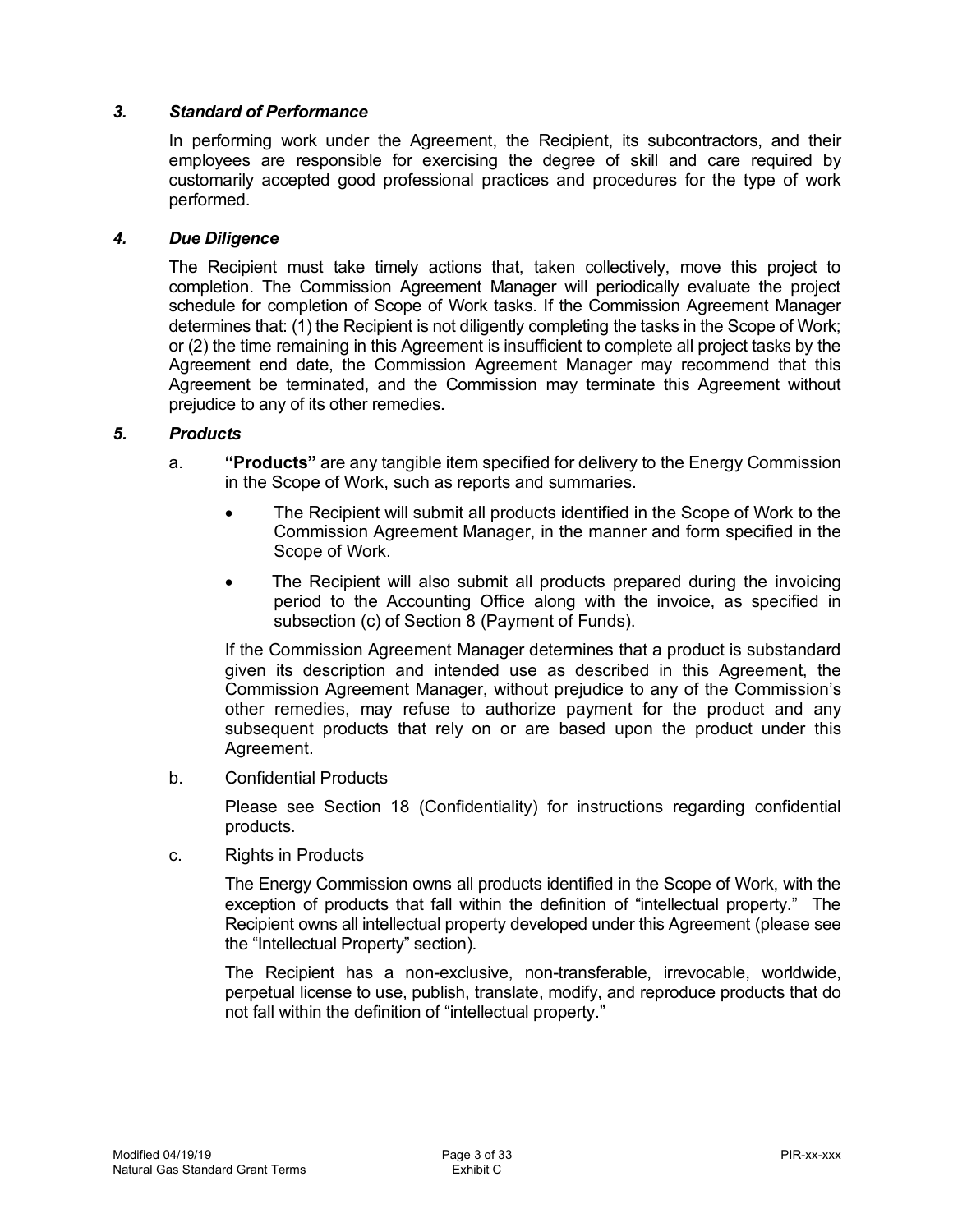d. Failure to Submit Products

 Failure to submit a product required in the Scope of Work may be considered material noncompliance with the Agreement terms. Without prejudice to any other remedies, noncompliance may result in actions such as the withholding of future payments or awards, or the suspension or termination of the Agreement.

e. Final Report and Payment

 The Recipient may only submit a request for the final payment (including any retention) after the final report is completed, submitted to the Commission Agreement Manager, and Energy Research and Development Division management has verified satisfactory completion of work.

- f. Legal Statements on Products
	- 1) All documents that result from work funded by this Agreement and are released to the public must include the following statement to ensure no Commission endorsement of documents:

### **LEGAL NOTICE**

 **This document was prepared as a result of work sponsored by the California Energy Commission. It does not necessarily represent the views of the Energy Commission, its employees, or the State of California. Neither the Commission, the State of California, nor the Commission's employees, contractors, or subcontractors makes any warranty, express or implied, or assumes any legal liability for the information in this document; nor does any party represent that the use of this information will not infringe upon privately owned rights. This document has not been approved or disapproved by the Commission, nor has the Commission passed upon the accuracy of the information in this document.** 

 2) The Recipient will apply copyright notices to all documents prepared for this Agreement that are released to the public (including reports, articles submitted for publication, and all reprints) using the following form or any other form that may be reasonably specified by the Energy Commission.

### <span id="page-3-0"></span> **"**Ó**[Year of first publication of product] [the Copyright Holder's name]. All Rights Reserved."**

### *6. Amendments*

a. Procedure for Requesting Changes

 The Recipient must submit a written request to the Commission Agreement Manager for any change to the Agreement. The request must include:

- A brief summary of the proposed change;
- $\bullet$ • A brief summary of the reason(s) for the change;
- Justification for the change; and
- strikethrough format. • The revised section(s) of the Agreement, with changes made in underline/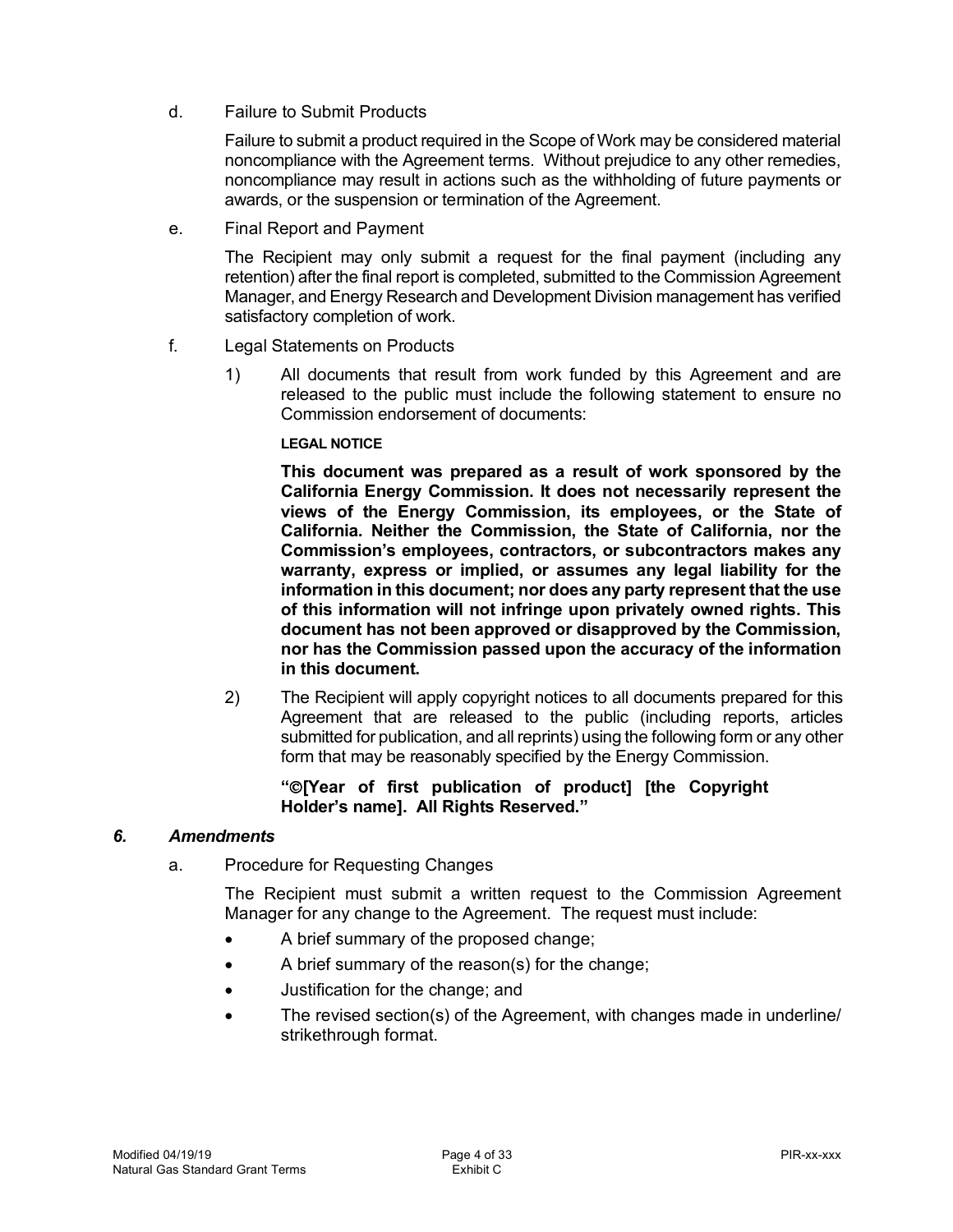### b. Approval of Changes

 No amendment or variation of this Agreement shall be valid unless made in writing and signed by both of the parties except for the Commission's unilateral termination rights in Section 16 of these terms. No oral understanding or agreement is binding on any of the parties. Changes to the Agreement must be approved at a Commission business meeting or by the Executive Director (or his/her designee).

 The Commission Agreement Manager or Commission Agreement Officer will provide the Recipient with guidance regarding the level of Commission approval required for a proposed change.

### c. Personnel or Subcontractor Changes

 All changes below require advance written approval by the Commission Agreement Manager, in addition to the appropriate level of Commission approval as described in subsection (b).

 $1)$ Replacement of Personnel, Subcontractors, and Vendors

> The Commission Agreement Manager must provide advance written approval of the replacement of any personnel except undergraduate students.

students. 2) Assignment of New Personnel to an Existing Job Classification

 If the Recipient or a subcontractor seeks to assign new personnel to a job classification identified in Exhibit B, the Recipient or subcontractor must submit the individual's resume and proposed job classification and rate to the Commission Agreement Manager for approval. The proposed rate may not exceed the maximum rate identified for the job classification. Neither the Recipient nor any subcontractor may use the job classifications or rates of their subcontractors for personnel.

 If the individual performs any work prior to the effective date of the amendment documenting the change, the Recipient will bear the expense of the work.

 3) Promotion of Existing Personnel (Applies to Recipients and major subcontractors)

 Promotion of existing Recipient and major subcontractor personnel to rates higher than those listed for their current classification in Exhibit B will not be approved. If the actual rates (e.g., direct labor rates, fringe benefit rates, and indirect rates) exceed the approved rates in the Budget, the difference may be charged to the agreement as a match share expenditure.

- 4) Addition of job classifications and changes in hours.
- <span id="page-4-0"></span> 5) Increased direct operating expenses and rates that exceed the expenses and rates identified in Exhibit B.

### *7. Contracting and Procurement Procedures*

 This section provides general requirements for agreements entered into between the Recipient and subcontractors for the performance of this Agreement.

a. Contractor's Obligations to Subcontractors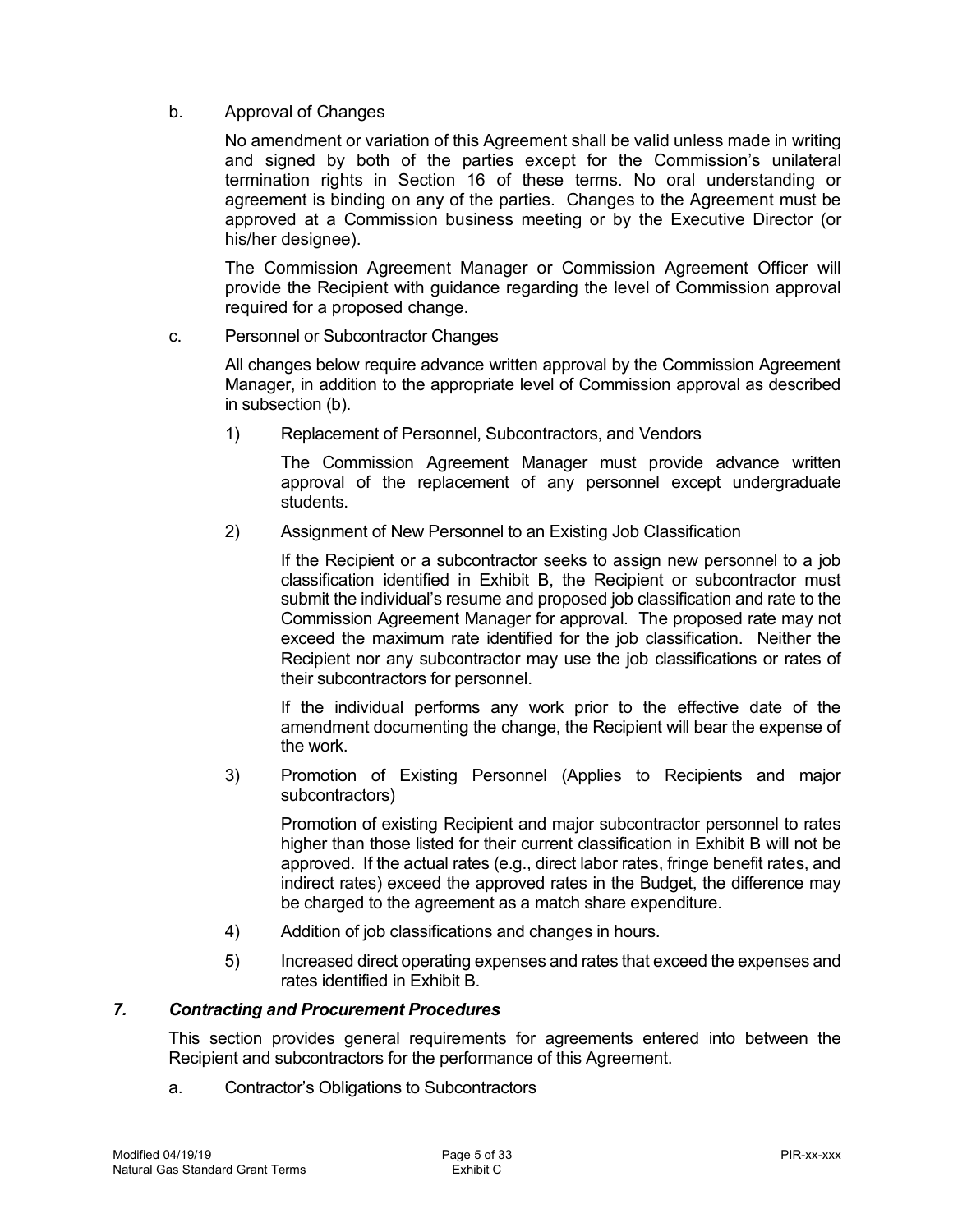$1)$  administrative issues arising out of or related to any subcontracts it enters into The Recipient is responsible for handling all contractual and for the performance of this Agreement.

 2) Nothing contained in this Agreement or otherwise creates any contractual relation between the Commission and any subcontractors, and no subcontract may relieve the Recipient of its responsibilities under this Agreement. The Recipient agrees to be as fully responsible to the Commission for the acts and omissions of its subcontractors or persons directly or indirectly employed by any of them as it is for the acts and omissions of persons directly employed by the Recipient.

 obligation from the Commission's obligation to make payments to the Recipient. As a result, the Commission has no obligation to pay or enforce The Recipient's obligation to pay its subcontractors is an independent the payment of any funds to any subcontractor.

 3) The Recipient is responsible for establishing and maintaining contractual agreements with and reimbursing each subcontractor for work performed in accordance with the terms of this Agreement.

b. Flow-Down Provisions

 Subcontracts funded in whole or in part by this Agreement must include language conforming to the provisions below, unless the subcontracts are entered into by the University of California (UC) or the U.S. Department of Energy (DOE) national laboratories. UC may use the terms and conditions negotiated by the Energy Commission with UC for its subcontracts. DOE national laboratories may use the terms and conditions negotiated with DOE (please contact the Commission Grants Officer for these terms).

- Standard of Performance (Section 3)
- $\bullet$ Legal Statements on Products (included in Section 5, "Products")
- Travel and Per Diem (Section 9)
- Prevailing Wage (Section 10)
- Recordkeeping, Cost Accounting, and Auditing (Section 11)
- Equipment (Section 14)
- Indemnification (Section 17)
- Confidentiality (Section 18)
- Pre-Existing and Independently Funded Intellectual Property (Section 19)
- Intellectual Property (Section 20)
- Royalty Payments to the Commission (Section 21)
- Access to Sites and Records (included in Section 22, "General Provisions")
- Nondiscrimination (included in Section 23, "Certifications and Compliance")
- • Survival of the following sections:
	- o Equipment (Section 14)
		- o Recordkeeping, Cost Accounting, and Auditing (Section 11)
		- o Pre-Existing and Independently Funded Intellectual Property (Section 19)
		- o Intellectual Property (Section 20)
		- o Royalty Payments to the Commission (Section 21)
		- o Access to Sites and Records (included in Section 22, "General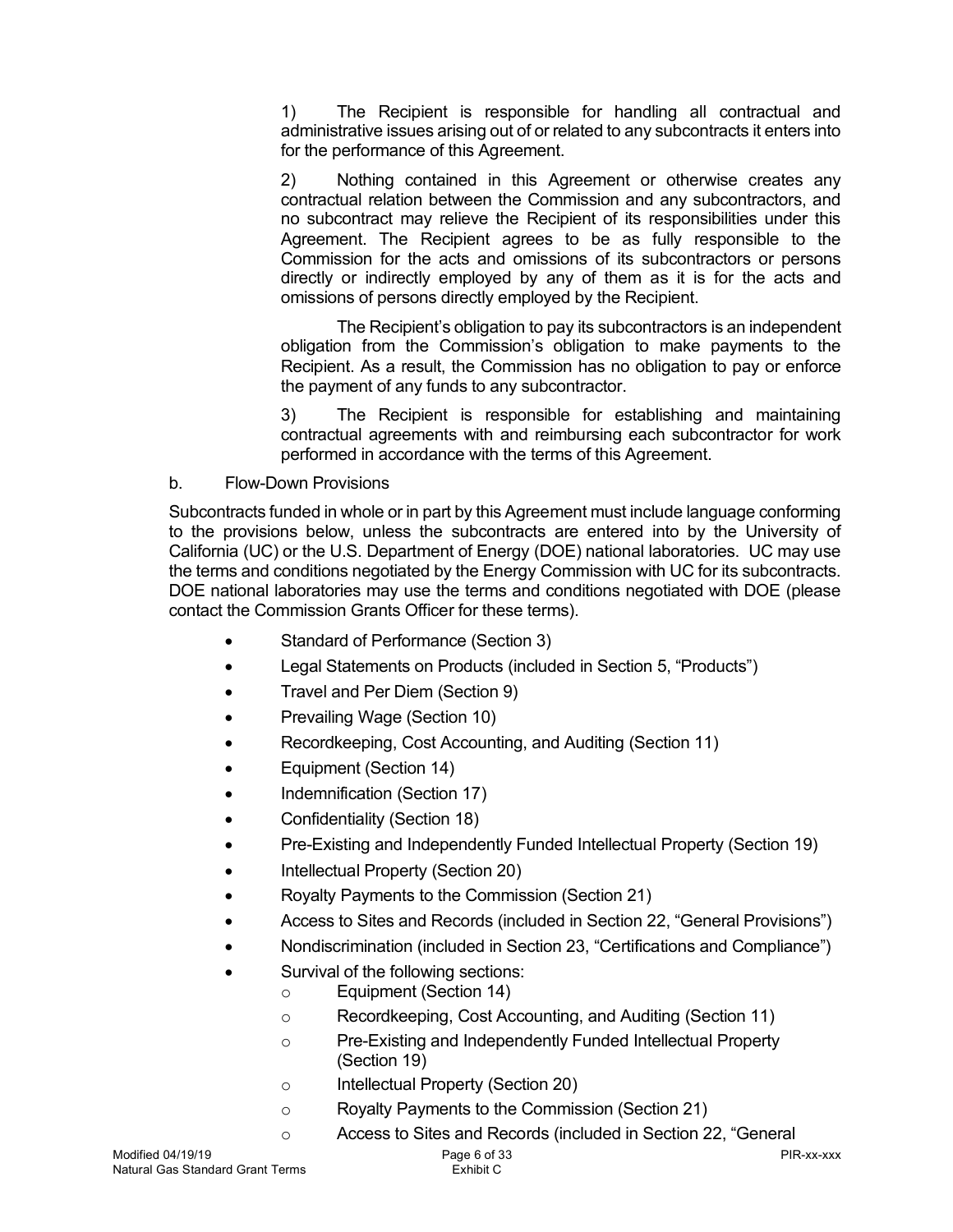### Provisions")

Subcontracts funded in whole or in part by this Agreement must also include the following:

- procured. • A clear and accurate description of the material, products, or services to be
- A detailed budget and timeline.
- • Provisions that allow for administrative, contractual, or legal remedies in instances where subcontractors breach contract terms, in addition to sanctions and penalties as may be appropriate.
- • Provisions for termination by the Recipient, including termination procedures and the basis for settlement.
- • A statement that further assignments will not be made to any third or subsequent tier subcontractor without additional advance written consent of the Commission.
- C. **Audits**

 All subcontracts entered into for the performance of this Agreement are subject to examination and audit by the Energy Commission and/or Bureau of State Audits for a period of three (3) years after payment of the Recipient's final invoice under this Agreement. The Energy Commission may audit subcontracts that are relevant to the Recipient's royalty payment obligations (see Section 21) for a period of ten (10) years after the Agreement's end date.

d. **Copies of Subcontracts** 

> The Recipient must provide a copy of its subcontracts upon request by the Energy Commission.

е. Conflicting Subcontract Terms

> Prior to the execution of this Agreement, the Recipient will notify the Commission Agreement Manager of any known or reasonably foreseeable conflicts between this Agreement and its agreements with any subcontractors (e.g., conflicting intellectual property or payment terms). If the Recipient discovers any such conflicts after the execution of this Agreement, it will notify the Commission Agreement Manager of the conflict within fifteen (15) days of discovery. The Energy Commission may, without prejudice to its other remedies, terminate this Agreement if any conflict impairs or diminishes its value.

 $f$ Penalties for Noncompliance

> <span id="page-6-0"></span> Without limiting the Commission's other remedies, failure to comply with the above requirements may result in the termination of this Agreement.

### *8. Payment of Funds*

a. Definitions

For purposes of this Section 8, the following terms have the following meaning:

- • "Advance Payment" means the Energy Commission pays Recipient prior to the Recipient Incurring or Paying the expense.
- • "Incurred Cost" means an expense for which the Recipient has become liable (legally obligated) to pay. Here are examples of incurred costs: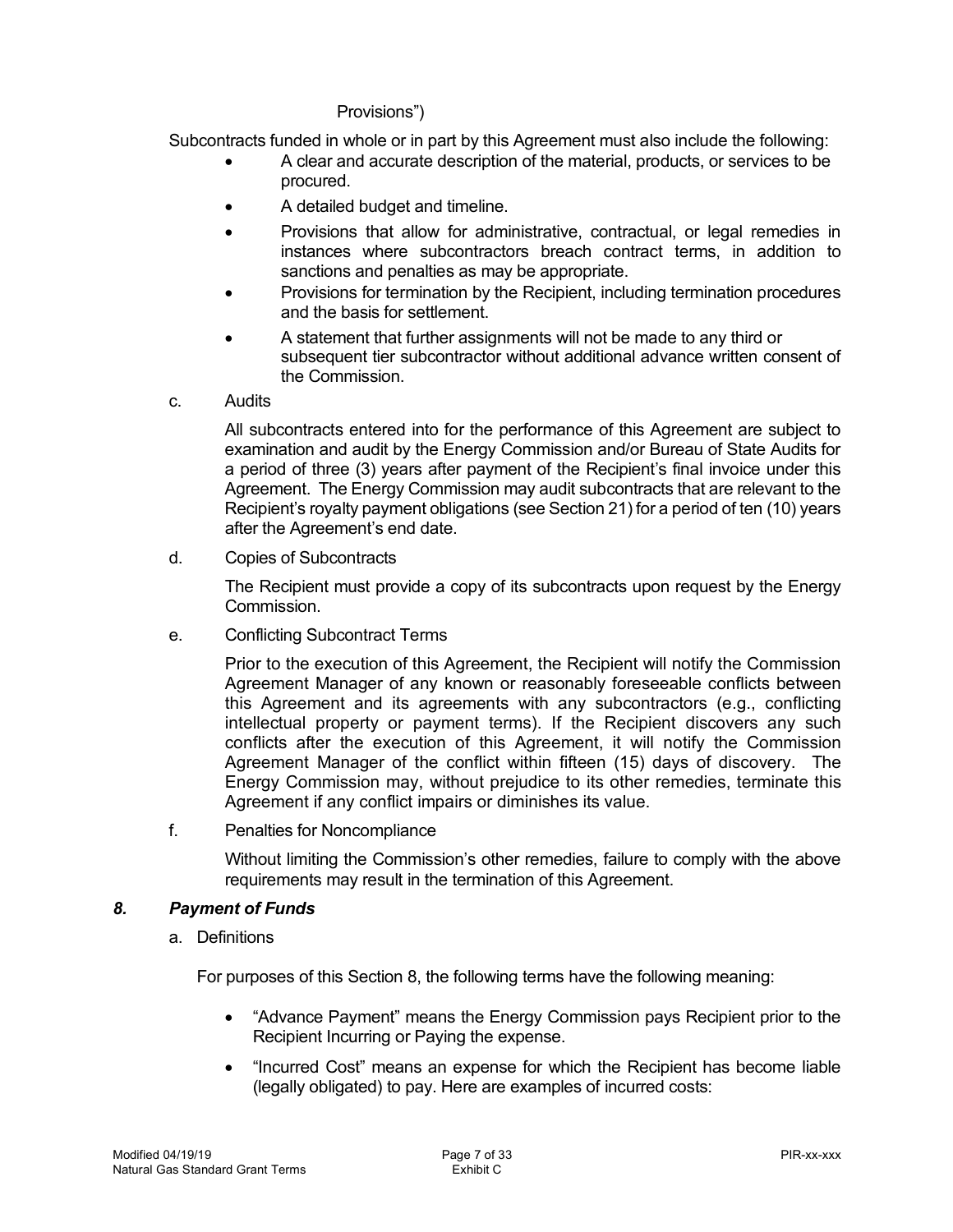- $\circ$  The Recipient's staff has completed work during the month but has not been paid by the Recipient. These labor and associated costs (e.g., fringe benefits) are considered Incurred Costs.
- o The Recipient has purchased a piece of equipment **and** received an invoice, bill, or receipt. The Recipient has not yet paid the invoice. The invoice shows the amount to be paid and confirmation of the sale. This is an Incurred Costs.

 Incurred costs for equipment DO NOT include purchase orders unless accompanied by an invoice, bill, or receipt that shows the payment amount due to the seller for the equipment.

- • "Paid Cost" means an expense for which the Recipient has already made payment.
- b. Advance Payments

 Recipients can receive Advance Payments only for subcontractors with the U.S. Department of Energy laboratories. Otherwise, Advance Payments are NOT allowed under this Agreement. The Energy Commission in its sole discretion, and not the Recipient, decides if the Commission will make an Advance Payment.

c. Reimbursable Cost Requirements

 In addition to any other requirements in this Agreement, the Energy Commission is only obligated to reimburse the Recipient for Incurred and Paid Costs that are (1) incurred during the Agreement Term; (2) invoiced within the required timeframes of this Agreement; (3) made in accordance with the Agreement's Budget; and (4) actual and allowable expenses under this Agreement.

 ALL of the items in the Budget, including without limitation labor rates, fringe benefits rates and indirect costs rates and individually listed items are capped amounts (i.e., maximums), and the Recipient can only bill its ACTUAL amount up to capped amounts listed in the Budget. For example, if the Budget includes an employee's hourly rate of \$50/hour but the employee is only paid \$40/hour, the Recipient can only bill for \$40/hour. Under the same example, if the employee earned \$70/hour but the Budget only lists \$50/hour, the Recipient can only bill for \$50. Another example is if the maximum fringe benefit rate listed in the Budget is 20% but the Recipient's actual fringe benefit rate is only 15%, the Recipient can only bill at 15%. If the actual rates (e.g., direct labor rates, fringe benefit rates, and indirect rates) exceed the approved rates in the Budget, the difference may be charged to the agreement as a match share expenditure.

d. Recipient's 14-Day Payment Requirement for Incurred Costs

 The Recipient shall pay ALL Incurred Costs for which it has invoiced the Energy Commission within 14 calendar days of receiving payment under this Agreement for the Incurred Costs. For example, if the Recipient invoices and then receives payment from the Commission on September 15 for an Incurred Cost of \$10,000, the Recipient shall pay the entire \$10,000 by September 29. This requirement is needed to prevent Recipients from creating long lead times for Incurred Costs (e.g., invoicing and receiving payment from the Commission but not paying for the Incurred Costs for weeks or months). months).<br>Modified 04/19/19 Page 8 of 33 PIR-xx-xxx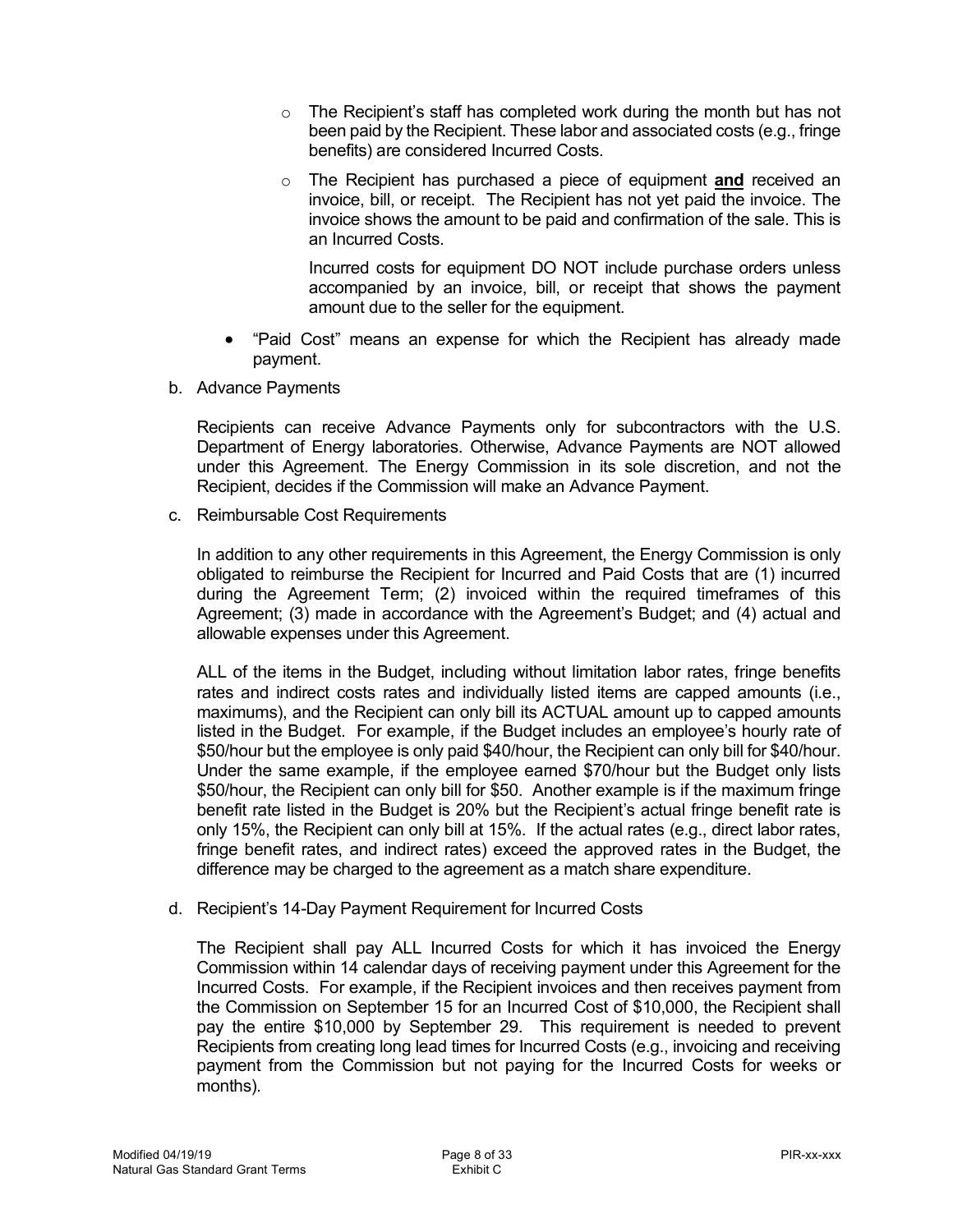The Recipient shall only invoice the Commission for Incurred Expenses the Recipient shall pay with 14 calendar days of receiving payment from the Commission. For example, assume the Recipient has an Incurred Cost for a piece of equipment that costs \$300,000 and will pay in three installments of \$100,000 each over three months. The Recipient shall only invoice the Commission for \$100,000 each month. The Recipient shall not invoice for the entire \$300,000 and retain the balance over the three months.

 For any Incurred Costs for which the Recipient has received funds from the Energy Commission and does not pay within 14 calendar days, the Recipient shall on the very next business day after the 14 calendar days submit repayment of the unpaid amount back to the Energy Commission. Repaid funds will be placed back into the agreement When making a repayment under this provision, the Recipient shall specify "Repayment of Unspent Funds under Agreement [EPC-17-008]." Recipient shall remit the repayment and will be available to reimburse allowable costs in accordance with this agreement. to:

> California Energy Commission Accounting Office 1516 Ninth Street, MS-2 Sacramento, CA 95814

 This repayment requirement of the Recipient is in addition to any other rights the Energy Commission can enforce relative to this Agreement. Recipient agrees and acknowledges that time is of the essence in paying Incurred Costs and submitting repayments and the Energy Commission can treat the Recipient's breach of either requirement as a material breach. Recipient can contact the Commission Agreement Manager for any questions about the logistics of making repayments.

e. Payment Requests

 The Recipient may request payment from the Energy Commission at any time during the including retention, MUST be received by the Energy Commission no later than the agreement end date. term of this Agreement but no more frequently than monthly. The final payment request,

agreement end date.<br>Recipient agrees and acknowledges that time is of the essence in submitting the final payment request. The Commission has a limited period of time, set by law, in which it can reimburse funds under this Agreement. Without prejudice to the Commission's other rights, the Recipient risks not receiving any funds, and relieves the Commission of any duty and liability whatsoever to pay, for any payment requests received after the end of the Agreement.

 No reimbursement for food or beverages shall be made other than allowable per diem charges.

 All Recipient expenditures, reimbursable and match, must occur within the approved term of this Agreement.

f. Invoice Approval and Disputes: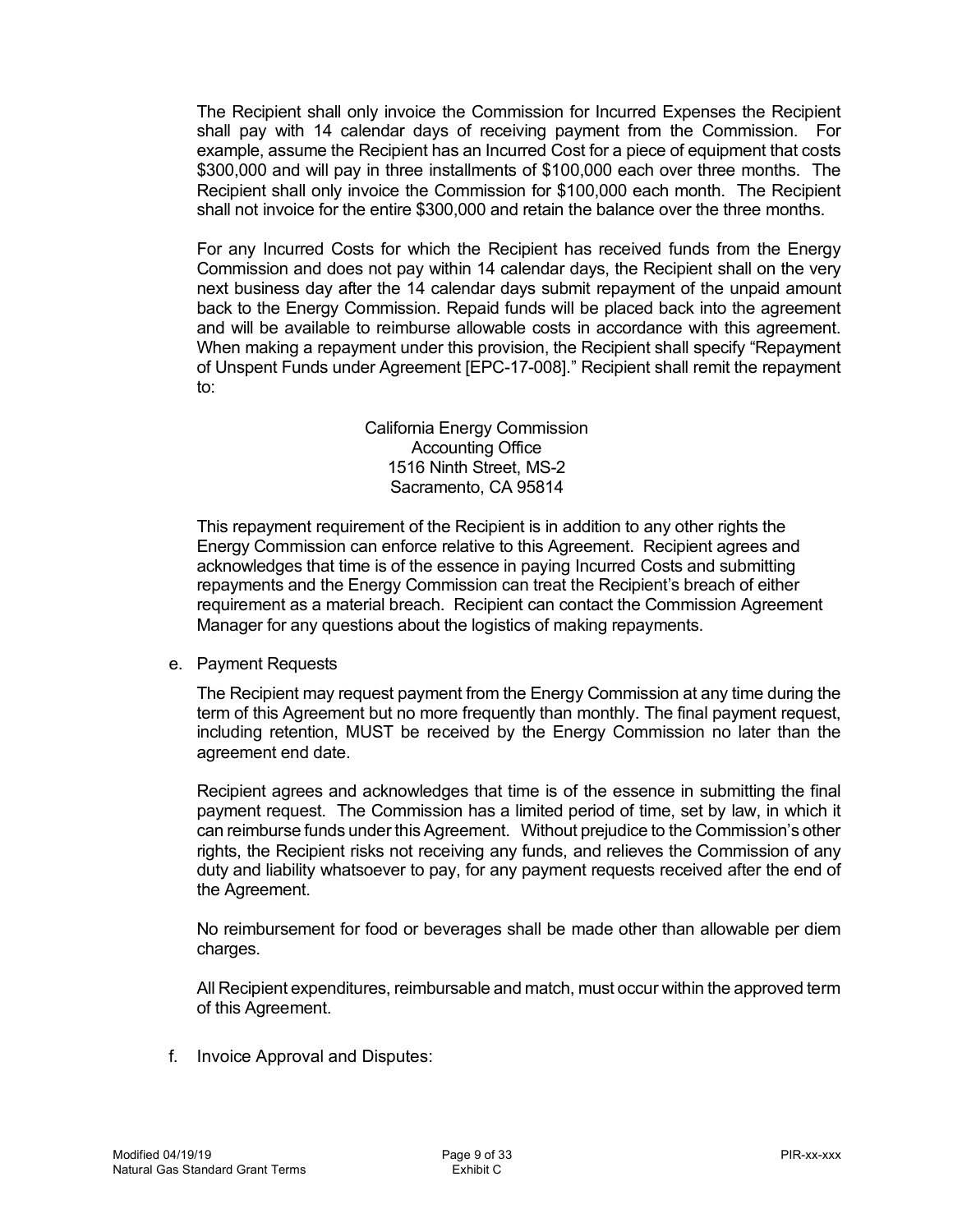Each request for payment is subject to the Commission Agreement Manager's approval. Payments will be made to the Recipient for undisputed invoices. An undisputed invoice is an invoice submitted by the Recipient for work performed, for which project expenditures and products meet all Agreement conditions, and for which additional evidence is not required to determine its validity.

 The invoice will be disputed if all products due for the billing period have not been received and approved, if the invoice is inaccurate, or if it does not comply with the terms of this Agreement. If the invoice is disputed, the Recipient will be notified via a Dispute Notification Form (Std. 209).

g. Recipient's headquarters:

 For purposes of payment, the Recipient's headquarters is the location of the Recipient's office where the majority of its employees assigned responsibilities for this Agreement are permanently assigned.

h. Multiple Non-Energy Commission Funding Sources:

 No payment will be made for costs identified in recipient invoices that have been or will be reimbursed by another source, including but not limited to an agreement with another government entity.

 "Government Entity" means: (1) a state governmental agency; (2) a state college or university; (3) a local government entity or agency, including those created as a Joint Powers Authority; (4) an auxiliary organization of the California State University or a California community college; (5) the federal government; (6) a foundation organized to support the Board of Governors of the California Community Colleges; and (7) an auxiliary organization of the Student Aid Commission established under California Education Code Section 69522.

i. Reduced funding:

 If the Energy Commission does not receive sufficient funds under the Budget Act or from the investor-owned utility collectors of the natural gas surcharge to fully fund the work identified in Exhibit A (Scope of Work), the following will occur:

- work, it may: (1) offer an Agreement amendment to the Recipient to reflect the reduced amount; or (2) cancel this Agreement (with no liability occurring a) If the Energy Commission has received a reduced amount of funds for the to the State).
- Exhibit A: (1) this Agreement will be of no force and effect; (2) the State will have no obligation to pay any funds to the Recipient; and (3) the Recipient b) If the Energy Commission has received no funds for the work identified in will have no obligation to perform any work under this Agreement.
- j. Allowability of Costs
	- a) Allowable Costs

 The costs for which the Recipient will be reimbursed under this Agreement include all costs, direct and indirect, incurred in the performance of the work identified in the Scope of Work. Costs must be incurred within the Agreement term. Factors to be considered in determining whether an individual item of cost is allowable include: (i) reasonableness of the item, including necessity of the item for the work; (ii) applicable federal cost principles or acquisition regulations incorporated by reference in Section 2 of this Agreement; and (iii) the terms and conditions of this Agreement.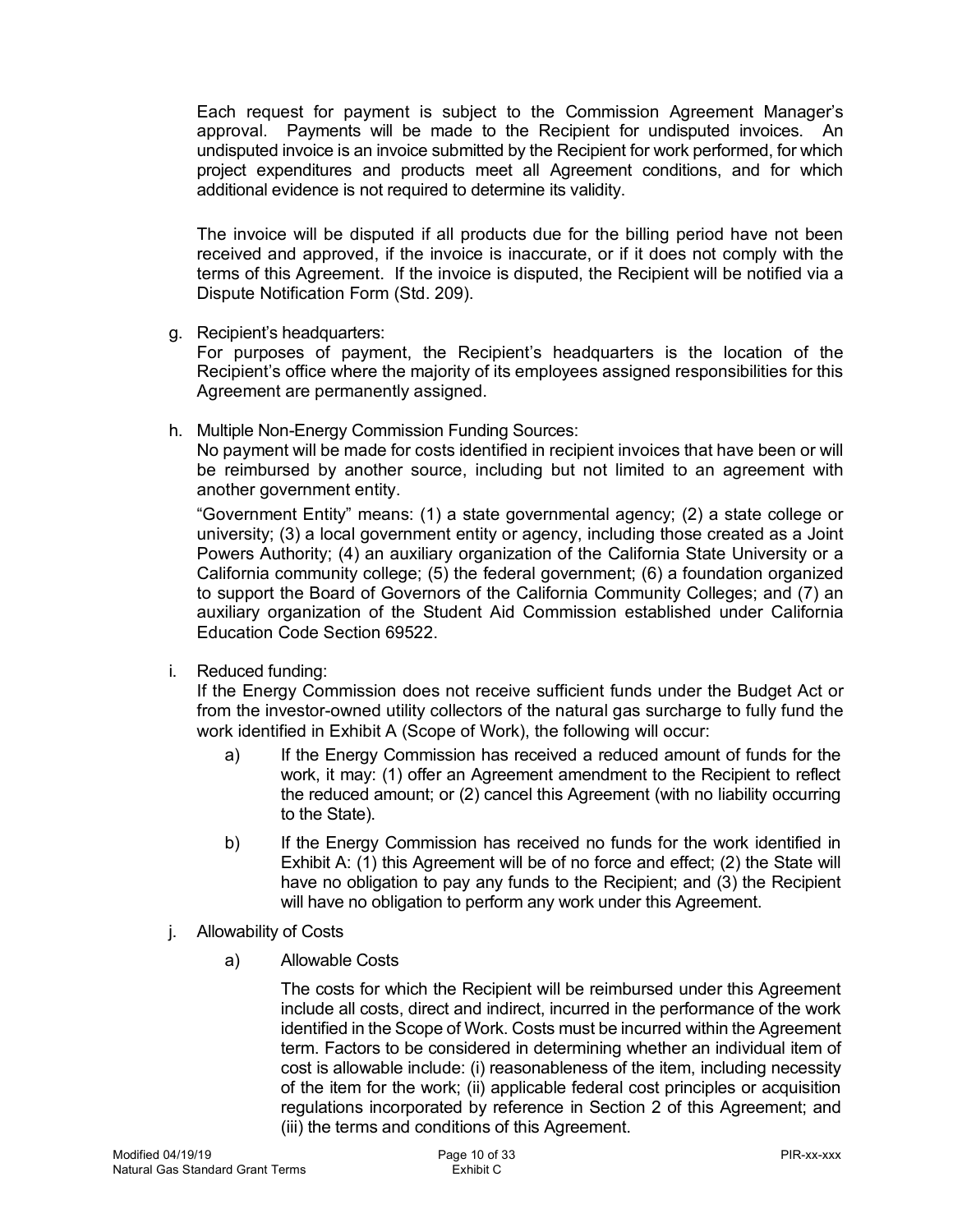b) Unallowable Costs

 Below are examples of unallowable costs. Details concerning the allowability of costs are available from the Energy Commission's Accounting Office.

- a) Profit of the Recipient or fees (this restriction does not apply to subcontractors);
- b) Contingency costs;
- c) Imputed costs (e.g., cost of money);
- d) Fines and penalties;
- e) Losses;
- f) Excess profit taxes; and
- g) Unapproved, increased rates and fees for this Agreement
- c) Except as provided for in this Agreement or applicable California law or regulations, the Recipient will use the federal cost principles and/or acquisition regulations incorporated by reference in Section 2 of this Agreement when determining allowable and unallowable costs. In the event of a conflict, this Agreement takes precedence over the federal cost principles and/or acquisition regulations.
- k. Payment Request Format

Each request for payment will consist of, but not be limited to, the following:

- $1)$  documentation is required at the time of invoice submittal, such as time cards, vendor invoices, and proof of payment (e.g., cancelled checks). Unless otherwise specified in Exhibit B or the invoice template, the invoice must include the following: An invoice that includes a list of Incurred and Paid Costs. Backup
	- a) Agreement number;
	- b) Date prepared;
	- c) Recipient's Federal tax ID number;
	- d) Billing period;
	- e) Recipient's actual labor expenditures, including hourly unloaded labor rates by individual name and classification, hours worked, and benefits (fully loaded rates may only be used if they are included in the grant budget);
	- f) Non-labor expenses, including fringe benefits, indirect overhead, and general/administrative expenses;
	- g) Operating expenses, including travel, equipment, materials, and other;
	- h) By budget line item (cost component) category, the budgeted amount, amount billed to date, currently billed amount, and balance of funds;
	- i) Match fund expenditures (if applicable);
	- j) Receipts for travel (including departure and return times), equipment, materials, and miscellaneous; and
	- k) Subcontractor invoices that include all items above, for correspondence with the budget (e.g., if the budget lists hourly labor rates, the subcontractor's invoice should include hourly labor rates).
- $2)$  Scope of Work. 2) A progress report that documents evidence of progress, as described in the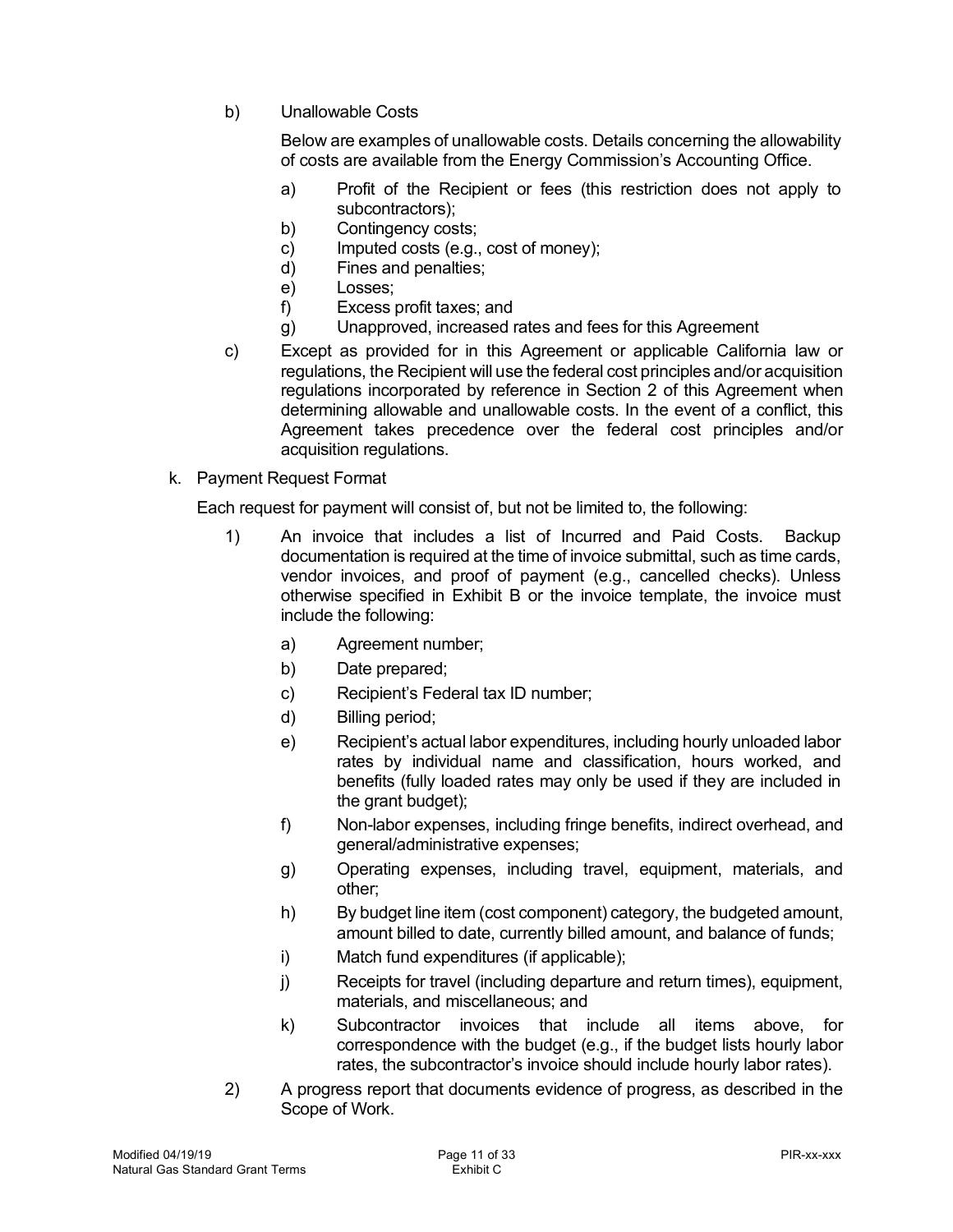3) Products prepared by the Recipient during the invoicing period, as described in the Scope of Work.

 The Commission will accept computer-generated or electronically transmitted invoices without backup documentation provided that the Recipient mails a hard copy the same day.

The Recipient must submit all invoices to the following address:

 California Energy Commission Accounting Office 1516 Ninth Street, MS-2 Sacramento, CA 95814

 If the Recipient has not otherwise provided to the Commission documentation showing the Recipient's payment of Incurred Costs, the Recipient shall provide such documentation as soon as possible and not later than three working days from a request from Commission personnel.

l. Certification

 The following certification will be included on each payment request form and signed by the Recipient's authorized officer:

 *The documents included in this request for payment are true and correct to the best of my knowledge and I, as an agent of [Company Name] have authority to submit this request. I certify that reimbursement for these costs has not and will not be received from*  any other sources, including but not limited to a government entity  *contract, subcontract, or other procurement method. For projects considered to be a public work, prevailing wages were paid to eligible workers who provided labor for the work covered by this invoice; the Recipient and all subcontractors have complied with prevailing wage laws.* 

 m. Fringe Benefit, Indirect Overhead, General and Administrative (G&A), and Facilities and Administration (F&A) Rates

 Indirect cost rates must be developed in accordance with generally accepted accounting principles and the applicable federal cost principles or acquisition regulations (see the provisions incorporated by reference in Section 2). If the Recipient has an approved fringe benefits or indirect cost rate (indirect overhead, G&A, or F&A) from its cognizant federal agency, the Recipient may bill at the federal rate up to the budget rate caps if the following conditions are met:

- • The Recipient may bill at the federal provisional rate but must adjust annually to reflect its actual final rates for the year in accordance with the Labor, Fringe, and Indirect Invoicing Instructions contained in the budget (Exhibit B).
- Agreement, and the rates must be representative of the portion of costs benefiting the Agreement. For example, if the federal rate is for manufacturing overhead at the Recipient's manufacturing facility and the Agreement is for research and development at the Recipient's research facility, the federal indirect overhead rate would not be applicable to the Agreement. The cost pools used to develop the federal rates must be allocable to the
- The federal rate must be adjusted to exclude any costs that are specifically prohibited in the Agreement.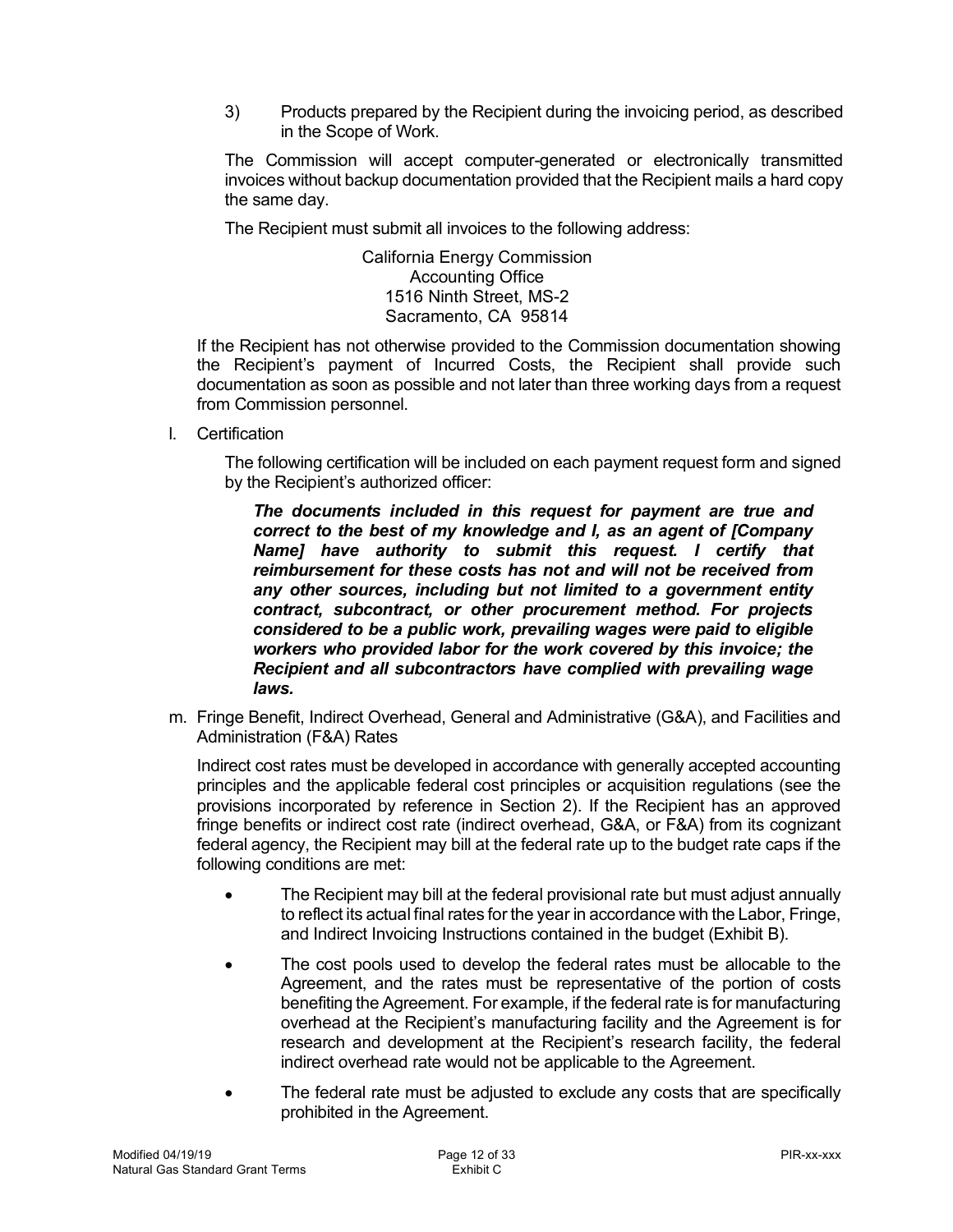- • The Recipient may only bill up to the Agreement budget rate caps, unless and until an amendment to the budget is approved.
- n. Retention

 The Energy Commission shall retain 10 percent of any payment request or 10 percent of the total Energy Commission award at the end of the project. The Energy Commission has the sole discretion to decide which of these methods of retention will be used in this Agreement. The Recipient must submit a completed payment request requesting release of the retention within the required timeframe (see part e "Payment Requests" above in this term). The Commission Agreement Manager will review the project file and, when satisfied that the terms of the funding Agreement have been fulfilled, will authorize release of the retention.

 distinct (i.e., the task is a stand-alone piece of work and could be completed without the other tasks). Tasks for administration or management of the Agreement and/or subcontractors are not considered separate and distinct tasks. The tasks for which retention may be released prior to the end of the Agreement must be identified in Exhibit B (budget). Retention may be released upon completion of tasks that are considered separate and

 choose to flow down the retention requirement to its subcontractors subject to the following restrictions and any other requirements in this Agreement: When the Commission withholds 10% retention from each invoice, the Recipient can

- $\bullet$  Energy national laboratory subcontractors. • The Recipient shall not flow down retention requirements to U.S. Department of
- $\bullet$  the amount of Commission funds the subcontractor is to receive. The Recipient is responsible for carrying the retention for its funded portion of the entire Agreement and cannot pass its share of retention to subcontractors. Here are • The retention flowed down to subcontractors can only be up to a total of 10% of three examples:
	- i. A subcontractor submits an invoice for \$100,000 to the Recipient, and the Recipient in turn submits it to the Commission. The Commission will only pay \$90,000 of the invoice and the Recipient can elect to pay only \$90,000 to the subcontractor.
	- ii. The subcontractor is the U.S. Department of Energy national laboratory and it submits an advance request for \$100,000 to the Recipient, including any other documents required in the Energy Commission's U.S. Department of Energy Terms and Conditions. The Recipient in turn submits the advance requests to the Commission for payment. The Commission will pay the full amount of the advance requests to the Recipient and the Recipient must pay the full amount to the U.S. Department of Energy.
	- iii. \$20,000. The Commission will only pay \$18,000 to the Recipient, and the Recipient cannot withhold the \$2,000 difference from subcontractor reimbursements. The Recipient's submits an invoice for its own staff in the amount of

 reimbursements. These requirements apply to all levels of subcontractors (e.g., a subcontractor to a subcontractor).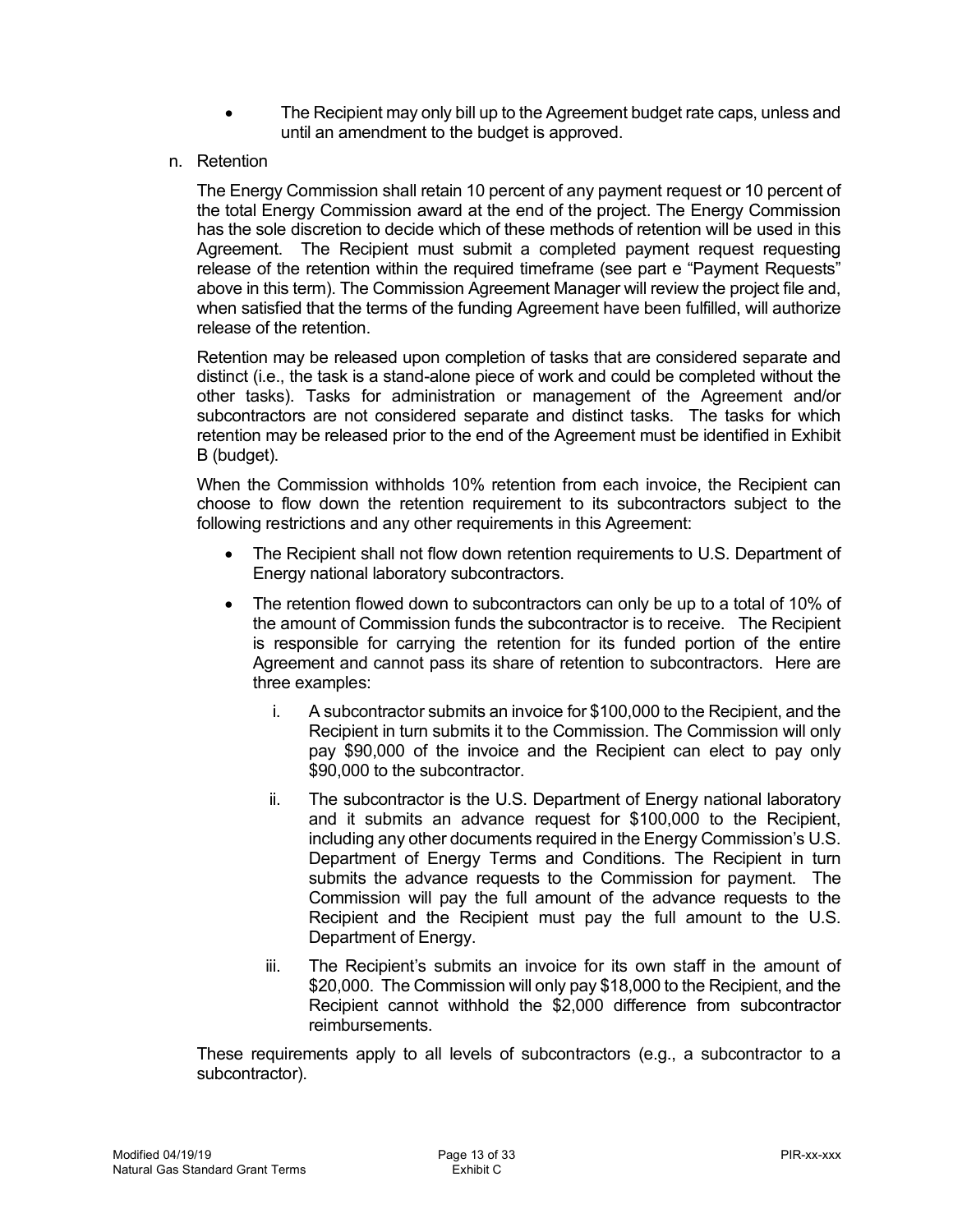## *9. Travel and Per Diem*

- <span id="page-13-0"></span>a. Commission Agreement Manager. Travel not listed in the budget requires prior written authorization from the
- b. No reimbursement for food or beverages will be made other than for allowable per diem charges.
- c. The Recipient will be reimbursed for authorized travel and per diem up to, but not to exceed, the rates allowed nonrepresented state employees. Current allowable travel reimbursement rates can be obtained from the Commission's web site at [http://www.energy.ca.gov/contracts/TRAVEL\\_PER\\_DIEM.PDF](http://www.energy.ca.gov/contracts/TRAVEL_PER_DIEM.PDF).
- $d_{-}$  Recipient must sign and date each travel expense claim before submitting it to the Commission for payment. Expenses must be listed by trip, including dates and times of departure and return. Travel expense claims supporting receipts and expense documentation must be attached to the Recipient's Payment Request. A vehicle license number is required when claiming mileage, parking, or toll charges. Questions regarding allowable travel expenses or per diem should be addressed to the Commission Agreement Manager. Travel expense claims must detail expenses using the allowable rates, and the

#### $10<sub>1</sub>$ **Prevailing Wage**

a. Requirement

<span id="page-13-1"></span> Projects funded by the Energy Commission often involve construction, alteration, demolition, installation, repair, or maintenance work over \$1,000. Such projects might be considered "public works" under the California Labor Code (See California Labor Code Section 1720 et seq. and Title 8 California Code of Regulations, Section 16000 et seq.). Public works projects require the payment of prevailing wages. Prevailing wage rates can be significantly higher than non-prevailing wage rates.

b. Determination of Project's Status

 Only the California Department of Industrial Relations (DIR) and courts of competent jurisdiction may issue legally binding determinations that a particular project is or is not a public work. If the Recipient is unsure whether the project funded by the Agreement is a "public work" as defined in the California Labor Code, it may wish to seek a timely determination from DIR or an appropriate court. As such processes can be time consuming, it may not be possible to obtain a timely determination before the date for performance of the Agreement.

 By accepting this grant, the Recipient is fully responsible for complying with all California public works requirements, including but not limited to payment of prevailing wage. As a material term of this grant, the Recipient must either:

- 1) Timely obtain a legally binding determination from DIR or a court of competent jurisdiction before work begins on the project that the proposed project is not a public work; or
- 2) Assume that the project is a public work and ensure that:
	- • Prevailing wages are paid unless and until DIR or a court of competent jurisdiction determines that the project is not a public work;
	- • The project budget for labor reflects these prevailing wage requirements; and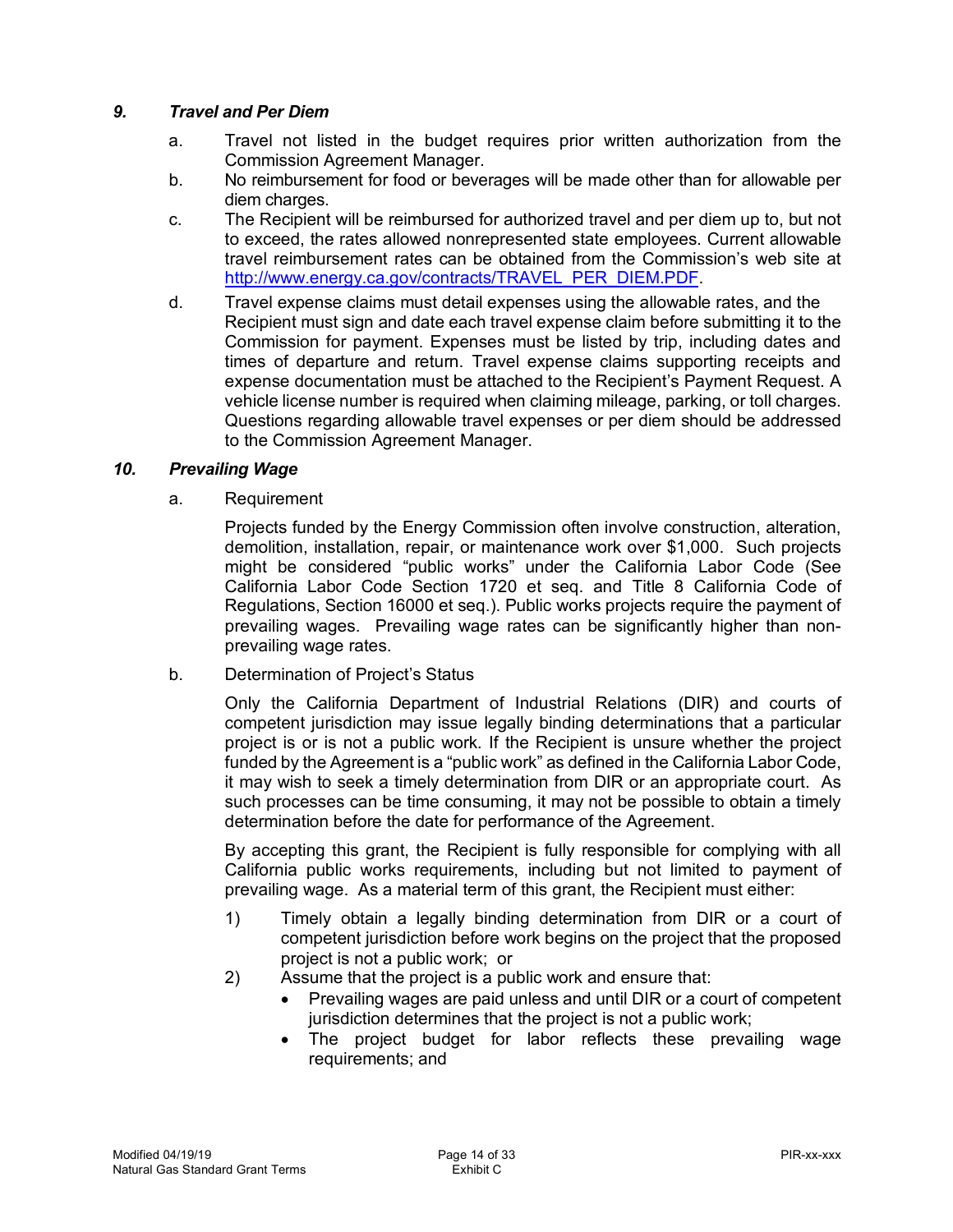$\bullet$  including but not limited to keeping accurate payroll records and complying with all working hour requirements and apprenticeship • The project complies with all other requirements of prevailing wage law, obligations.

 California Prevailing Wage law provides for substantial damages and financial penalties for failure to pay prevailing wages when such payment is required.

C. Subcontractors and Flow-down Requirements

> The Recipient will ensure that its subcontractors also comply with the public works/prevailing wage requirements above. The Recipient will ensure that all agreements with its subcontractors to perform work related to this Project contain the above terms regarding payment of prevailing wages on public works projects. The Recipient is responsible for any failure of its subcontractors to comply with California prevailing wage and public works laws.

d. Indemnification and Breach

 Any failure of the Recipient or its subcontractors to comply with the above requirements will constitute breach of this Agreement which excuses the Commission's performance of this Agreement at the Commission's option, and will be at the Recipient's sole risk. In such a case, the Commission will refuse payment to the Recipient of any amount under this award and the Commission will be released, at its option, from any further performance of this Agreement or any portion thereof. The Recipient will indemnify the Energy Commission and hold it harmless for any and all financial consequences arising out of or resulting from the failure of the Recipient and/or any of its subcontractors to pay prevailing wages or to otherwise comply with the requirements of prevailing wage law.

**Budget** 

 e. Budget The Recipient's budget on public works projects must indicate which job classifications are subject to prevailing wage. For detailed information about prevailing wage and the process to determine if the proposed project is a public work, the Recipient may wish to contact DIR or a qualified labor attorney for guidance.

**Covered Trades** 

f. Covered Trades<br>For public works projects, the Recipient may contact DIR for a list of covered trades and the applicable prevailing wage.

g. **Questions** 

> If the Recipient has any questions about this contractual requirement or the wage, record keeping, apprenticeship, or other significant requirements of California prevailing wage law, the Recipient should consult DIR and/or a qualified labor attorney before entering into this Agreement.

h. Certification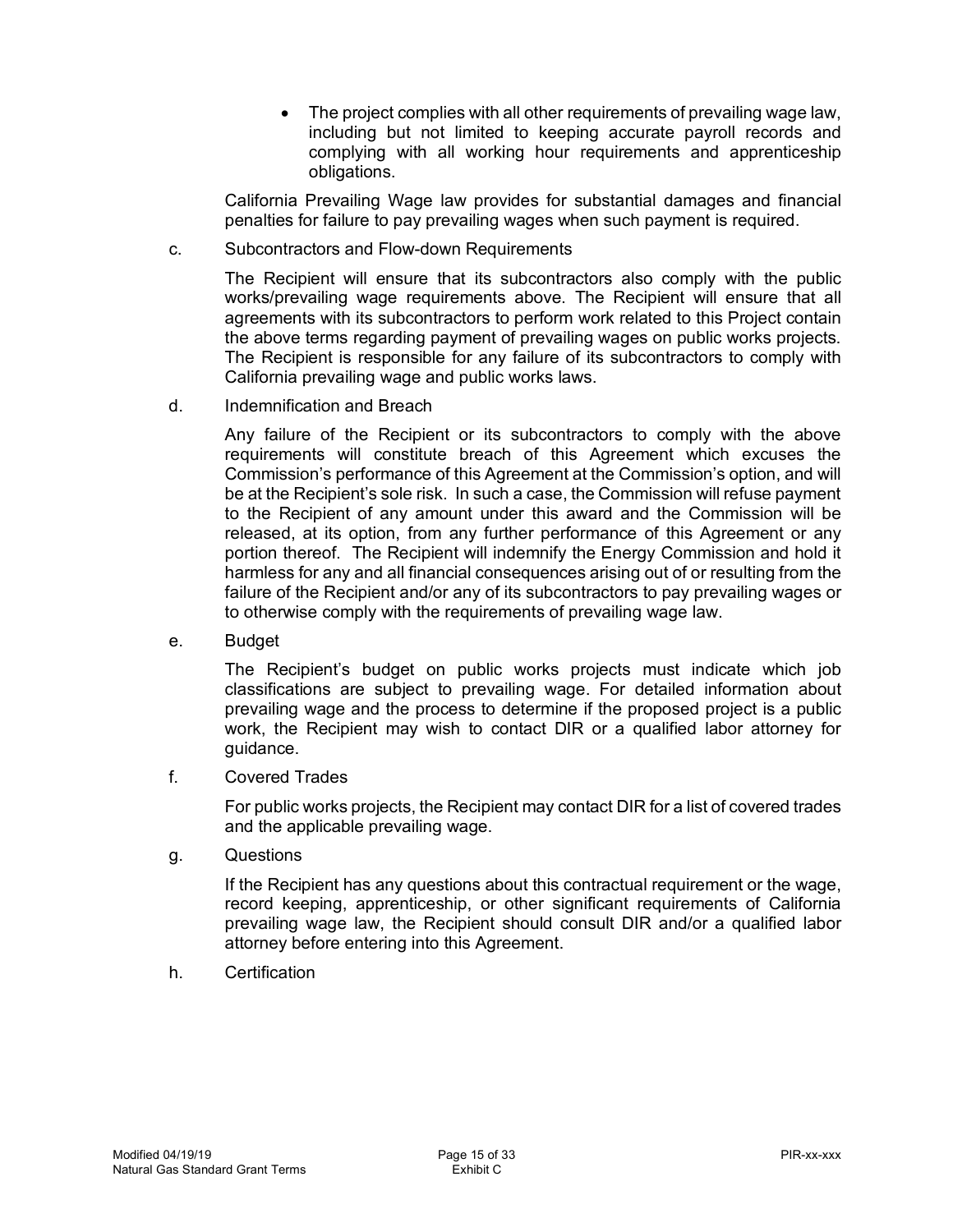The Recipient will certify to the Energy Commission on each payment request form either that: (a) prevailing wages were paid to eligible workers who provided labor for work covered by the payment request and the Recipient and all contractors and subcontractors otherwise complied with all California prevailing wage laws; or (b) the project is not a public work requiring the payment of prevailing wages. In the latter case, the Recipient will provide competent proof of a DIR or court determination that the project is not a public work requiring the payment of prevailing wages.

 Prior to the release of any retained funds under this Agreement, the Recipient will submit to the Energy Commission the above-described certificate signed by the Recipient and all contractors and subcontractors performing public works activities on the project. Absent this certificate, the Recipient will have no right to any funds under this Agreement, and Commission will be relieved of any obligation to pay any funds.

#### $11.$ *11. Recordkeeping, Cost Accounting, and Auditing*

a. Cost Accounting

> <span id="page-15-0"></span> The Recipient will keep separate, complete, and correct accounting of the costs involved in completing the project and any match-funded portion of the project. The Commission or its agent will have the right to examine the Recipient's books of accounts at all reasonable times, to the extent necessary to verify the accuracy of the Recipient's reports.

#### $b<sub>1</sub>$ **Accounting Procedures**

 The Recipient's costs will be determined on the basis of its accounting system procedures and practices employed as of the effective date of this Agreement, provided that the Recipient uses generally accepted accounting principles and cost reimbursement practices. The Recipient's cost accounting practices used in accumulating and reporting costs during the performance of this Agreement will be consistent with the practices used in estimating costs for any proposal to which this Agreement relates; provided that such practices are consistent with the other terms of this Agreement and that such costs may be accumulated and reported in greater detail during performance of this Agreement.

 The Recipient's accounting system will distinguish between direct and indirect costs. All costs incurred for the same purpose, in like circumstances, are either direct costs only or indirect costs only with respect to costs incurred under this Agreement.

C. **Audit Rights** 

> The Recipient will maintain books, records, documents, and other evidence, based on the procedures set forth above, sufficient to reflect properly all costs claimed to have been incurred in the performance of this Agreement. The Energy Commission, another state agency, and/or a public accounting firm designated by the Energy Commission may audit the Recipient's accounting records at all reasonable times, with prior notice by the Energy Commission.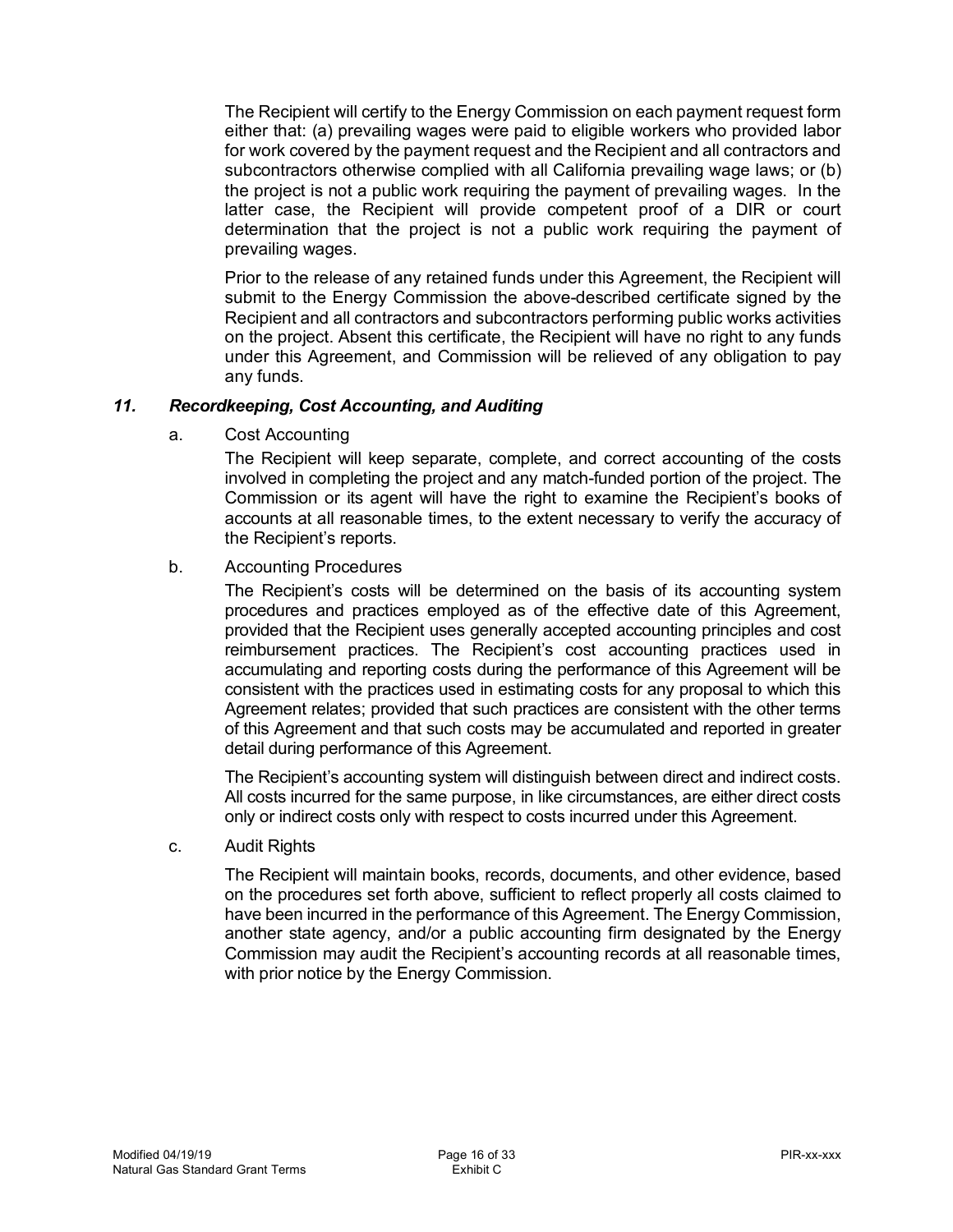It is the intent of the parties that the audits will ordinarily be performed not more frequently than once every twelve (12) months during the performance of the work and once at any time within three (3) years after payment by the Energy Commission of the Recipient's final invoice. However, performance of any such interim audits by the Energy Commission does not preclude further audit. The Energy Commission may audit books, records, documents, and other evidence relevant to the Recipient's royalty payment obligations (see Section 21) for a period of ten (10) years after payment of the Recipient's final invoice.

 The Recipient will allow the auditor(s) to access such records during normal business hours, and will allow interviews of any employees who might reasonably have information related to such records. The Recipient will include a similar right of the state to audit records and interview staff in any subcontract related to the performance of this Agreement.

d. Refund to the Energy Commission

 If the Energy Commission determines that any invoiced and paid amounts exceed the actual allowable incurred costs, the Recipient will repay the amounts to the Energy Commission within thirty (30) days of request or as otherwise agreed by the Energy Commission and the Recipient. If the Energy Commission does not receive such repayments, it will be entitled to take actions such as withholding further payments to the Recipient and seeking repayment from the Recipient.

e. Audit Cost

 The Recipient will bear its cost of participating in any audit (e.g., mailing or travel expenses). The Energy Commission will bear the cost of conducting the audit unless the audit reveals an error detrimental to the Energy Commission that exceeds more than ten percent (10%) or \$5,000 (whichever is greater) of: (1) the amount audited; or (2) if a royalty audit, the total royalties due in the period audited. The Recipient will pay the refund as specified in subsection (d), and will reimburse the Energy Commission for reasonable costs and expenses incurred by the Commission in conducting the audit.

f. Match or Cost Share

 If the budget includes a match share requirement, the Recipient's commitment of resources, as described in this Agreement, is a required expenditure for receipt of Energy Commission funds. The funds will be released only if the required match percentages are expended. The Recipient must maintain accounting records detailing the expenditure of the match (actual cash and in-kind, non-cash services), and report on match share expenditures on its request for payment.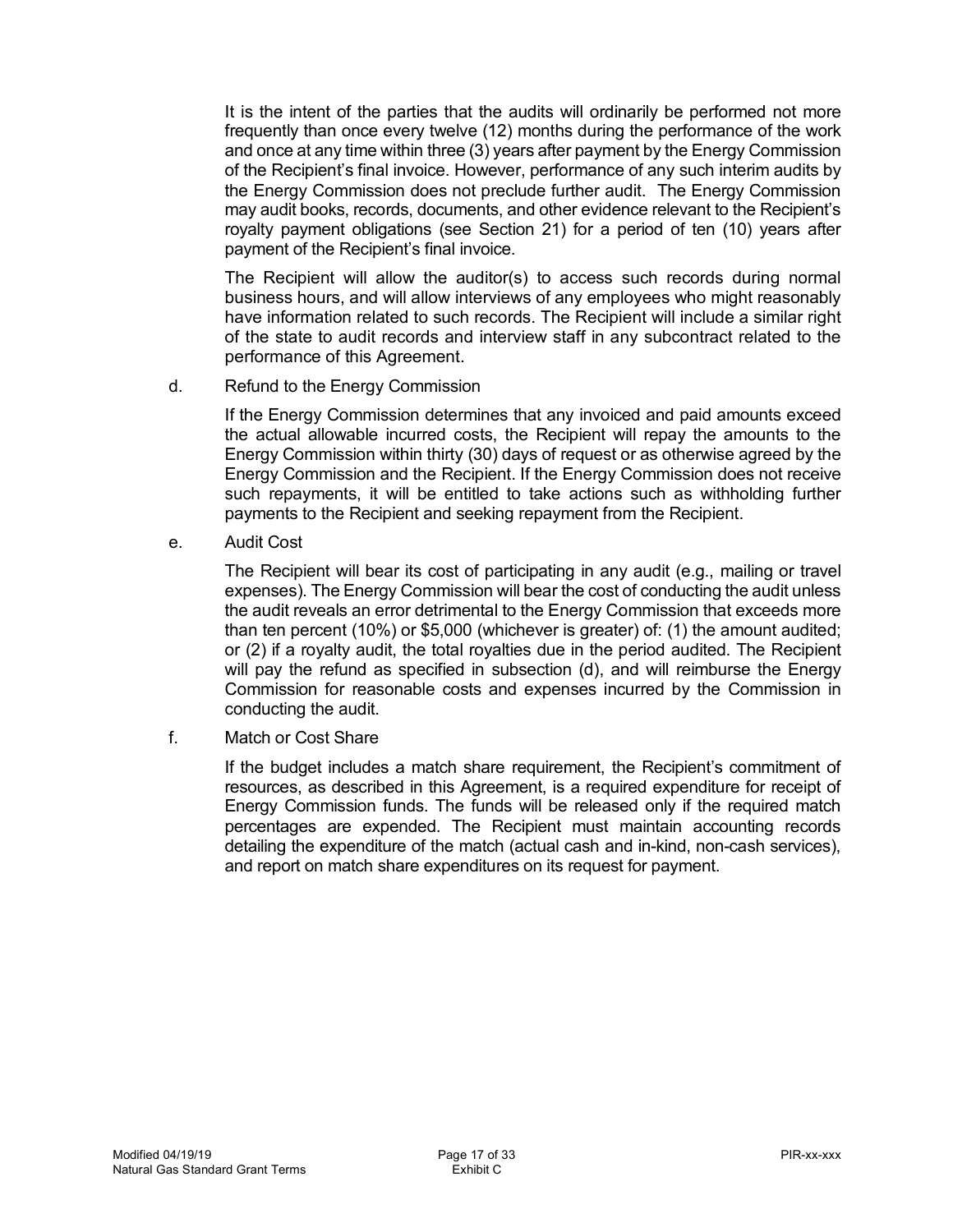### *12. Workers' Compensation Insurance*

- <span id="page-17-0"></span> a. The Recipient warrants that it carries Worker's Compensation Insurance for all of its employees who will be engaged in the performance of this Agreement, and agrees to furnish to the Commission Agreement Manager satisfactory evidence of this insurance upon the Commission Agreement Manager's request.
- b. If the Recipient is self-insured for worker's compensation, it warrants that the self- insurance is permissible under the laws of the State of California and agrees to furnish to the Commission Agreement Manager satisfactory evidence of the insurance upon the Commission Agreement Manager's request.

#### $13.$ *13. Permits and Clearances*

<span id="page-17-1"></span> documents are prepared and that clearances are obtained from the appropriate agencies. The Recipient is responsible for ensuring that all necessary permits and environmental

#### $14.$  $Equipment$

<span id="page-17-2"></span> Title to equipment acquired by the Recipient with grant funds will vest in the Recipient. The Recipient may use the equipment in the project or program for which it was acquired as long as needed, regardless of whether the project or program continues to be supported by grant funds. However, the Recipient may not sell, lease, or encumber the property (i.e., place a legal burden on the property such as a lien) during the Agreement term without the Commission Agreement Manager's prior written approval.

 The Recipient may refer to the applicable federal regulations incorporated by reference in this Agreement for guidance regarding additional equipment requirements.

#### $15.$ *Stop Work*

<span id="page-17-3"></span> Energy Commission staff may, at any time by written notice to the Recipient, require the Recipient to stop all or any part of the work tasks in this Agreement. Stop work orders may be issued for reasons such as a project exceeding budget, noncompliance with the standard of performance, out of scope work, project delays, and misrepresentations.

- a. Compliance. Upon receipt of a stop work order, the Recipient must immediately take all necessary steps to comply with the order and to stop the incurrence of costs allocable to the Energy Commission.
- costs allocable to the Energy Commission. b. Canceling a Stop Work Order. The Recipient may resume the work only upon receipt of written instructions from Energy Commission staff.

### *16. Termination*

a. Purpose

<span id="page-17-4"></span> Because the Energy Commission is a state entity and provides funding on behalf of all California ratepayers, it must be able to terminate the Agreement upon the default of the Recipient and to proceed with the work required under the Agreement in any manner it deems proper. The Recipient agrees that upon any of the events triggering the termination of the Agreement by the Energy Commission, the Energy Commission has the right to terminate the Agreement, and it would constitute bad faith of the Recipient to interfere with the immediate termination of the Agreement by the Energy Commission.

 $b<sub>1</sub>$ **With Cause**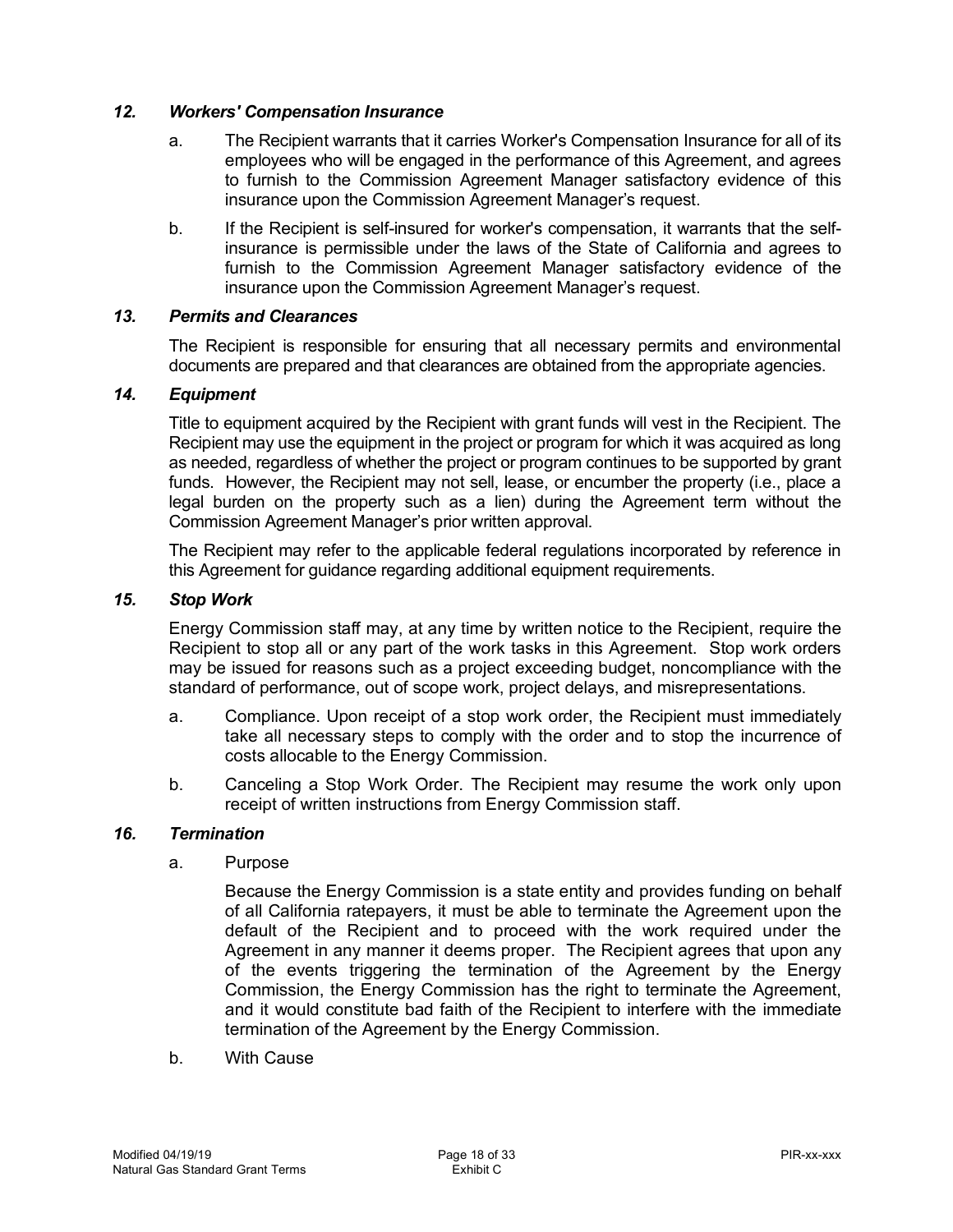The Energy Commission may, for cause, terminate this Agreement upon giving five (5) calendar days advance written notice to the Recipient. In this event, the Recipient will use all reasonable efforts to mitigate its expenses and obligations. The Recipient will relinquish possession of equipment purchased for this Agreement with Energy Commission funds to the Commission, or the Recipient may purchase the equipment as provided by the terms of this Agreement, with approval of the Energy Commission.

The term "for cause" includes but is not limited to the following:

- Partial or complete loss of match funds;
- • Reorganization to a business entity unsatisfactory to the Energy Commission;
- • Retention or hiring of subcontractors, or replacement or addition of personnel, that fail to perform to the standards and requirements of this Agreement;
- • The Recipient's inability to pay its debts as they become due and/or the Recipient's default of an obligation that impacts its ability to perform under this Agreement; or
- • Significant change in state or Energy Commission policy such that the work or product being funded would not be supported by the Commission.

### c. Without Cause

<span id="page-18-0"></span> The Energy Commission may terminate this Agreement without cause upon giving thirty (30) days advance written notice to the Recipient. In this event, the Recipient will use all reasonable efforts to mitigate its expenses and obligations.

### *17. Indemnification*

 To the extent allowed under California law, the Recipient will indemnify, defend, and hold harmless the state (including the Energy Commission) and state officers, agents, and employees from any and all claims and losses in connection with the performance of this Agreement.

### *18. Confidentiality*

- <span id="page-18-1"></span> a. Identification of Confidential Information
	- products (or information contained within products) that it considers to be confidential, in addition to the legal basis for confidentiality, in Attachment 1 to this Exhibit. If the Energy Commission agrees that the information is confidential, it will not disclose it except as provided in subsection (b). 1) Prior to the effective date of this Agreement, the Recipient will identify all
	- 2) During the Agreement, if the Recipient develops additional products (or information contained within products) not originally anticipated as confidential, it will follow the procedures for a request for designation of confidential information specified in Title 20 California Code of Regulations (CCR) Section 2505.

 determination. Such subsequent determinations may be added to the list of confidential deliverables in the Attachment 1 to this Exhibit. The Energy Commission will not disclose information subject to an application for confidential designation except as provided in subsection (b). The Energy Commission's Executive Director will make the confidentiality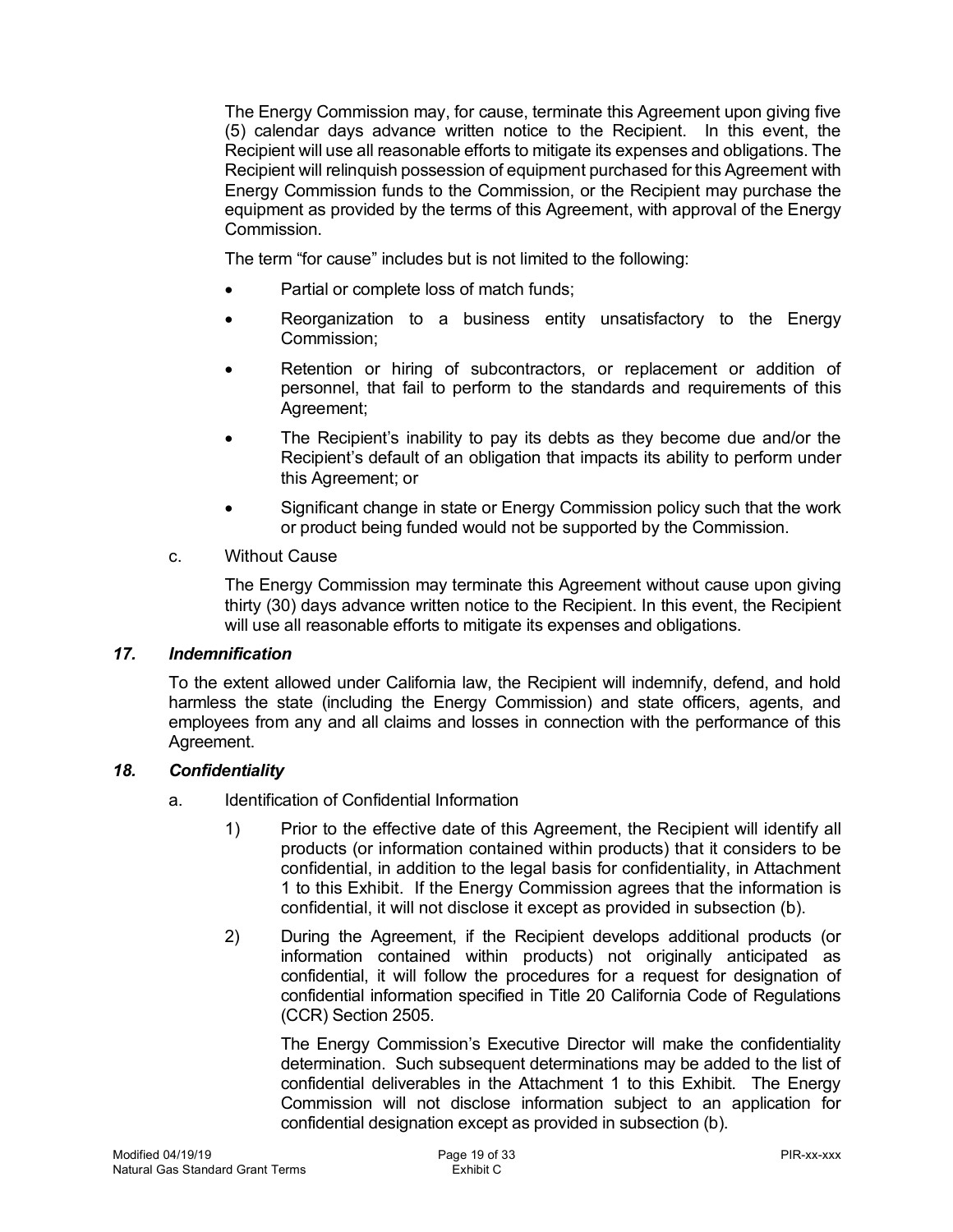will mark each page of any document containing confidential information as "confidential", and present it in a sealed package to the Contracts, Grants, and Loans Office. 3) When submitting products containing confidential information, the Recipient

 non-confidential version of the product, if it is feasible to separate the confidential information from the non-confidential information. The Recipient is not required to submit such products in a sealed package. The Commission Agreement Manager may require the Recipient to submit a

b. Disclosure of Confidential Information

 The Energy Commission will only disclose confidential information under the circumstances specified in Title 20 CCR Sections 2506, 2507, and 2508. All confidential information that is legally disclosed by the Recipient or any other entity will become a public record and will no longer be subject to the Energy Commission's confidentiality designation.

c. Waiver of Consequential Damages

 In no event will the Energy Commission be liable for any special, incidental, or consequential damages based on breach of warranty, breach of contract, negligence, strict tort, or any other legal theory for the disclosure of the Recipient's confidential information, even if the Commission has been advised of the possibility of such damages.

 Damages that the Energy Commission and the state of California will not be responsible for include but are not limited to: lost profit; lost savings or revenue; lost goodwill; lost use of the product or any associated equipment; cost of capital; cost of any substitute equipment, facilities, or services; downtime; the claims of third parties including customers; and injury to property.

- d. Limitations on the Disclosure of Products
	- $\left( \right)$  approval from the Commission Agreement Manager prior to disclosing the contents of any draft product to a third party. However, if the Energy Commission makes a public statement about the content of any product provided by the Recipient and the Recipient believes the statement is incorrect, the Recipient may state publicly what it believes is correct. 1) During the Agreement, the Recipient and subcontractors must receive
	- 2) Except as provided in Title 20 CCR Sections 2506, 2507, and 2508, the Recipient may not disclose any information provided to it by the Energy Commission for the performance of this Agreement if the information has been designated as confidential or is the subject of a pending application for confidential designation. At the election of the Commission Agreement Manager, the Recipient, its employees, and its subcontractors must execute a confidentiality agreement provided by the Commission Agreement Manager.
	- 3) The Recipient will ensure that each of its officers, employees, and subcontractors who are involved in the performance of this Agreement are informed about these disclosure limitations and will abide by them.

### *19. Pre-Existing and Independently Funded Intellectual Property*

<span id="page-19-0"></span>a. Ownership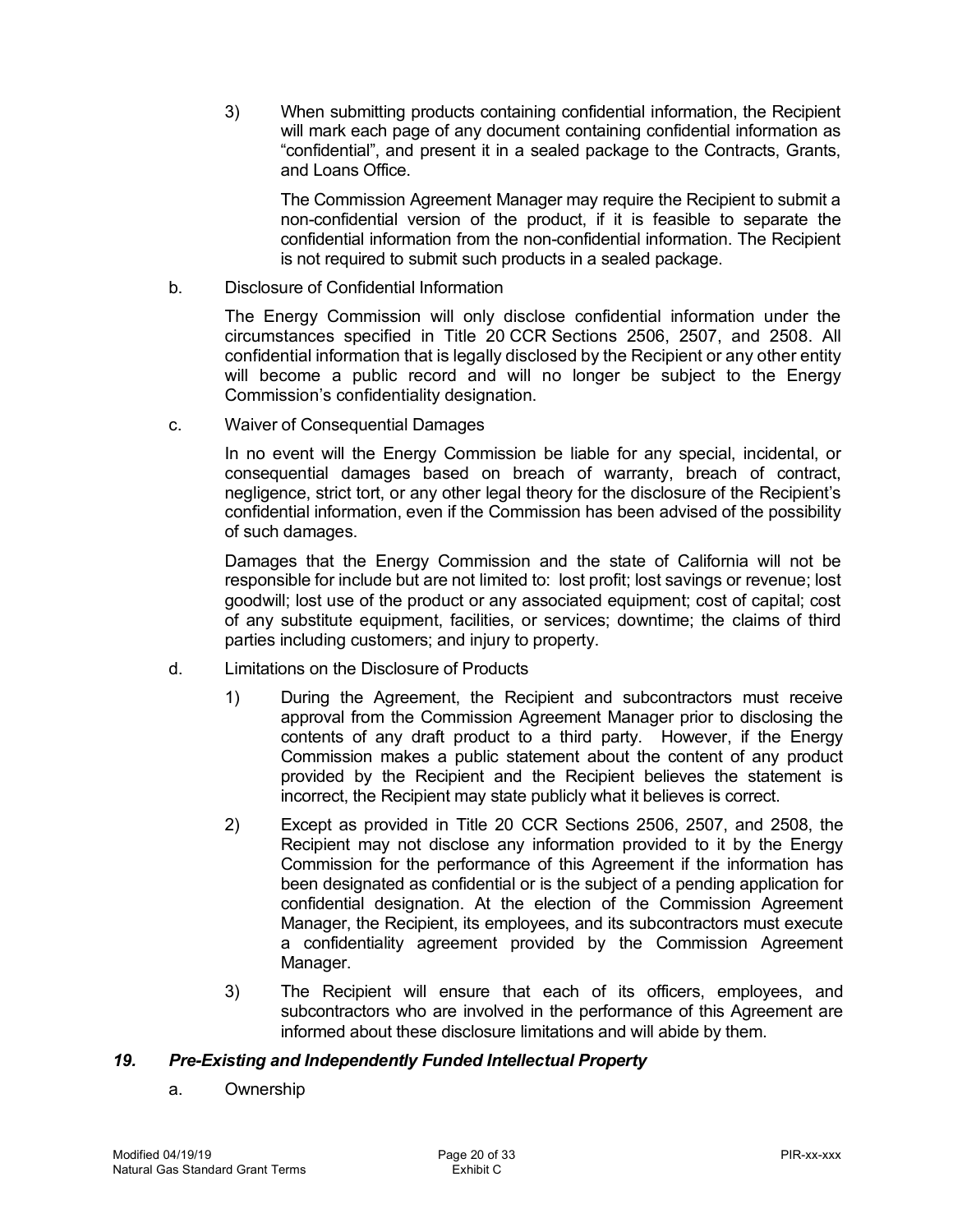The Energy Commission makes no ownership, license, or royalty claims to pre- existing intellectual property, independently funded intellectual property, or project- relevant pre-existing or independently funded intellectual property. **"Ownership"**  means exclusive possession and control of all rights to property, including the right to use and transfer property. Intellectual property licenses and royalties are discussed in Sections 20 and 21.

- 1) **"Pre-existing intellectual property"** means: (a) inventions, technologies, designs, drawings, data, software, formulas, compositions, processes, techniques, works of authorship, trademarks, service marks, and logos that the Recipient or a third party owned or possessed prior to the effective date of this Agreement and that have not been developed, altered, or reduced to practice with Energy Commission or match funds; and (b) associated proprietary rights to these items that are obtained without Energy Commission or match funds, such as patent and copyright.
- 2) **"Independently funded intellectual property"** means: (a) inventions, technologies, designs, drawings, data, software, formulas, compositions, processes, techniques, works of authorship, trademarks, service marks, and logos that are created, conceived, discovered, made, developed, altered, or reduced to practice by the Recipient or a third party during or after the Agreement term without Energy Commission or match funds; and (b) associated proprietary rights to these items that are obtained without Energy Commission or match funds, such as patent and copyright.

 "Works of authorship" does not include written products created for Agreement reporting and management purposes, such as reports, summaries, lists, letters, agendas, schedules, and invoices. The Commission owns such products regardless of their funding source.

- **relevant independently funded intellectual property"** mean pre-existing and independently funded intellectual property used to support a premise, postulate, or conclusion referred to or expressed in any product under this 3) **"Project-relevant pre-existing intellectual property" and "project-**Agreement.
- b. Project-Relevant Pre-Existing and Independently Funded Intellectual Property
	- 1) Identification of Property
		- property in Attachment 1 to this Exhibit prior to the effective date of the Agreement, or within sixty (60) days of becoming aware that the property has been or will be used to support a premise, postulate, or conclusion referred to or expressed in any product under this Agreement. Attachment 1 may be amended (see the "Amendments" a) The Recipient will identify all project-relevant pre-existing intellectual section).
		- b) The Recipient will identify all project-relevant independently funded intellectual property and the source of funding for the property in Attachment 1 to this Exhibit within sixty (60) days of becoming aware that the property has been or will be used to support a premise, postulate, or conclusion referred to or expressed in any product under this Agreement.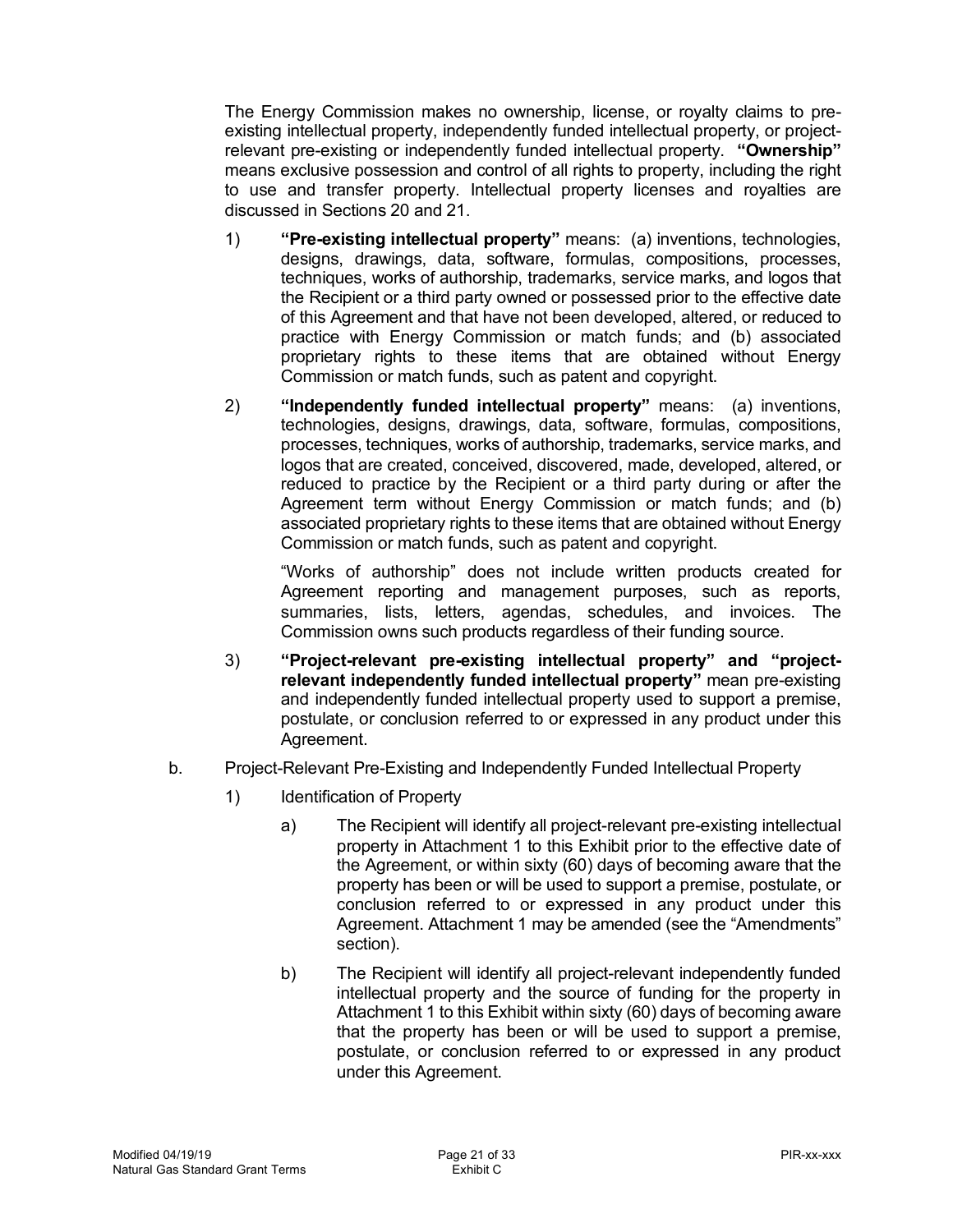- c) Failure to identify project-relevant pre-existing or independently funded intellectual property in Attachment 1 to this Exhibit may result in the property's designation as "intellectual property" that is subject to licenses and royalties, as described in Sections 20 and 21.
- 2) Access to Property

 and independently funded intellectual property is limited to that reasonably necessary to: (a) demonstrate the validity of any premise, postulate, or conclusion referred to or expressed in any product; or (b) establish a baseline for repayment purposes. The extent of Energy Commission access to project-relevant pre-existing

 provide the Commission Agreement Manager and any reviewers designated by the Energy Commission with access to review the Recipient's project- relevant pre-existing and independently funded intellectual property. If the property has been designated as confidential as specified in Section 18, the Energy Commission will only disclose it under the circumstances specified in Title 20 CCR Sections 2506, 2507, and 2508. Upon the Commission Agreement Manager's request, the Recipient will

3) Preservation of Property

 independently funded intellectual property at its own expense for at least ten (10) years from the Agreement's end date, unless the Recipient agrees to a longer retention period. The Recipient will preserve any project-relevant pre-existing or

<span id="page-21-0"></span> The Energy Commission will have reasonable access to the project-relevant pre-existing or independently funded property throughout the retention period.

#### $20.$ *20. Intellectual Property*

- a. Ownership
	- $1)$  in subsection b. The Recipient owns all intellectual property, subject to the licenses described

 **"Intellectual property"** means: (a) inventions, technologies, designs, drawings, data, software, formulas, compositions, processes, techniques, works of authorship, trademarks, service marks, and logos that are created, conceived, discovered, made, developed, altered, or reduced to practice with Agreement or match funds during or after the Agreement term; (b) any associated proprietary rights to these items, such as patent and copyright; and (c) any upgrades or revisions to these items.

 "Works of authorship" does not include written products created for Agreement reporting and management purposes, such as reports, summaries, lists, letters, agendas, schedules, and invoices.

 $2)$  with the exception of products that fall within the definition of "intellectual property." The Energy Commission owns all products identified in the Scope of Work,

 **"Product"** means any tangible item specified for delivery to the Energy Commission in the Scope of Work.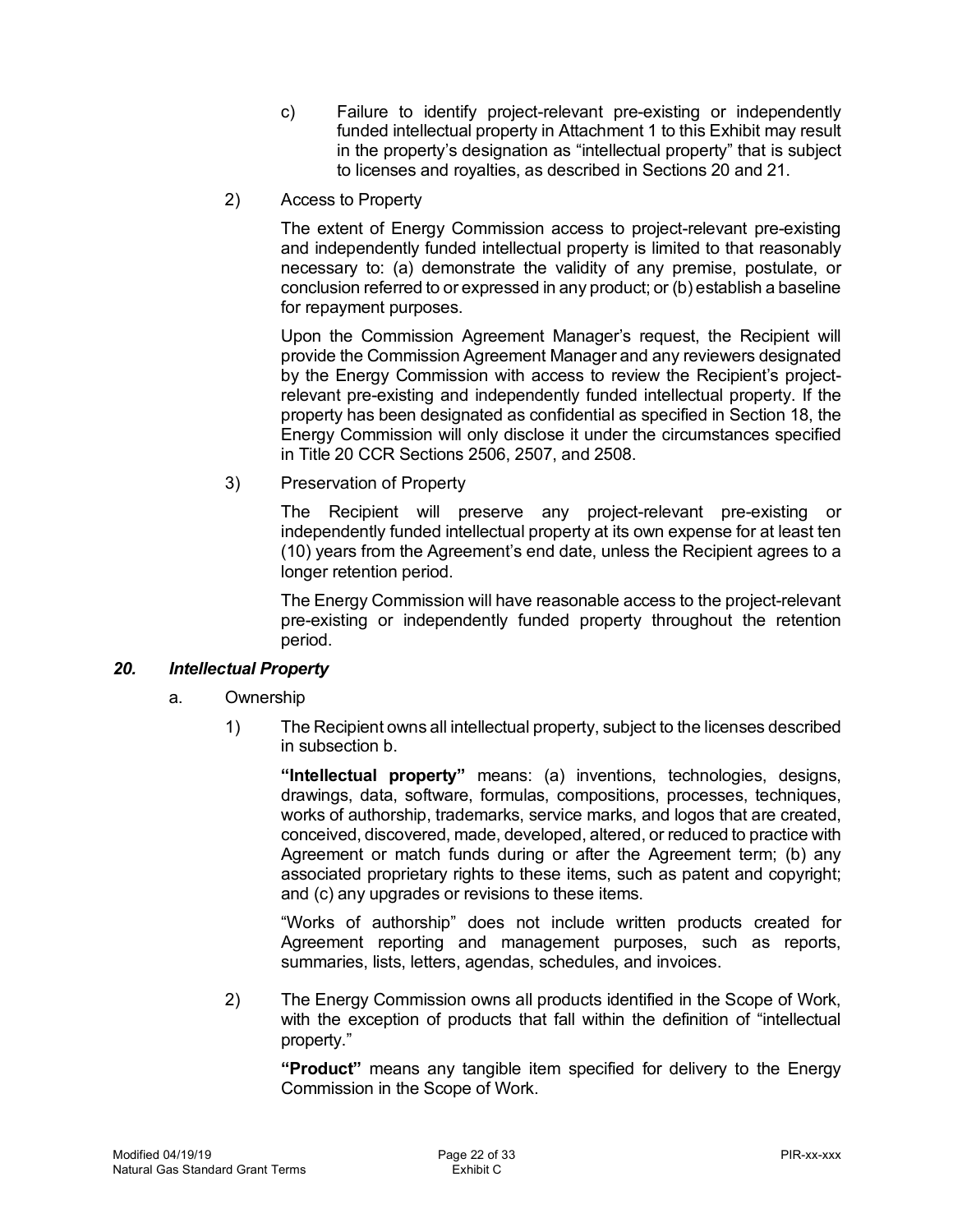- b. Intellectual Property Licenses
	- irrevocable, royalty-free, worldwide, perpetual license to use, publish, translate, modify, and reproduce intellectual property for governmental 1) The Energy Commission has a no-cost, non-exclusive, transferable, purposes.
	- 2)
	- worldwide, perpetual license to use, publish, translate, modify, and reproduce written products created for Agreement reporting and management purposes, such as reports and summaries. 3) The Recipient has a non-exclusive, non-transferable, irrevocable,
	- designated as confidential as specified in Section 18, all license holders will only disclose the intellectual property under the circumstances specified in Title 20 CCR Sections 2506, 2507, and 2508. 4) If any intellectual property that is subject to the licenses above has been

 All license holders will ensure that their officers, employees, and subcontractors who have access to the intellectual property are informed of and abide by the disclosure limitations in Section 18.

c. Energy Commission's Rights to Inventions

**"Invention"** means intellectual property that is patentable.

1) March-In Rights

 At the Energy Commission's request, the Recipient will forfeit and assign to the Energy Commission all rights to any invention (with the exception of U.S. Department of Energy reserved rights) if the Recipient or assignee has not taken, or is not expected to take within a reasonable time, effective steps to achieve practical application of the invention. The Energy Commission will have the unfettered right to use and/or dispose of the rights in whatever manner it deems most suitable to help transfer the invention into the marketplace, including but not limited to seeking patent protection or

licensing the invention.<br>2) Notice of Patent  $(2)$ 

> If any patent is issued for an invention, the Recipient will send the Commission Agreement Manager written notice of the issuance within three (3) months of the issuance date. The notice must include the patent title, issuance number, and a general description of the invention.

3) Legal Notice

 The Recipient and all persons and/or entities obtaining an ownership interest in patentable intellectual property must include the following statement within the specification of any United States patent application, and any subsequently issued patent for the invention:

 **"This invention was made with State of California support under California Energy Commission grant number EPC-17-020. The Energy Commission has certain rights to this invention."**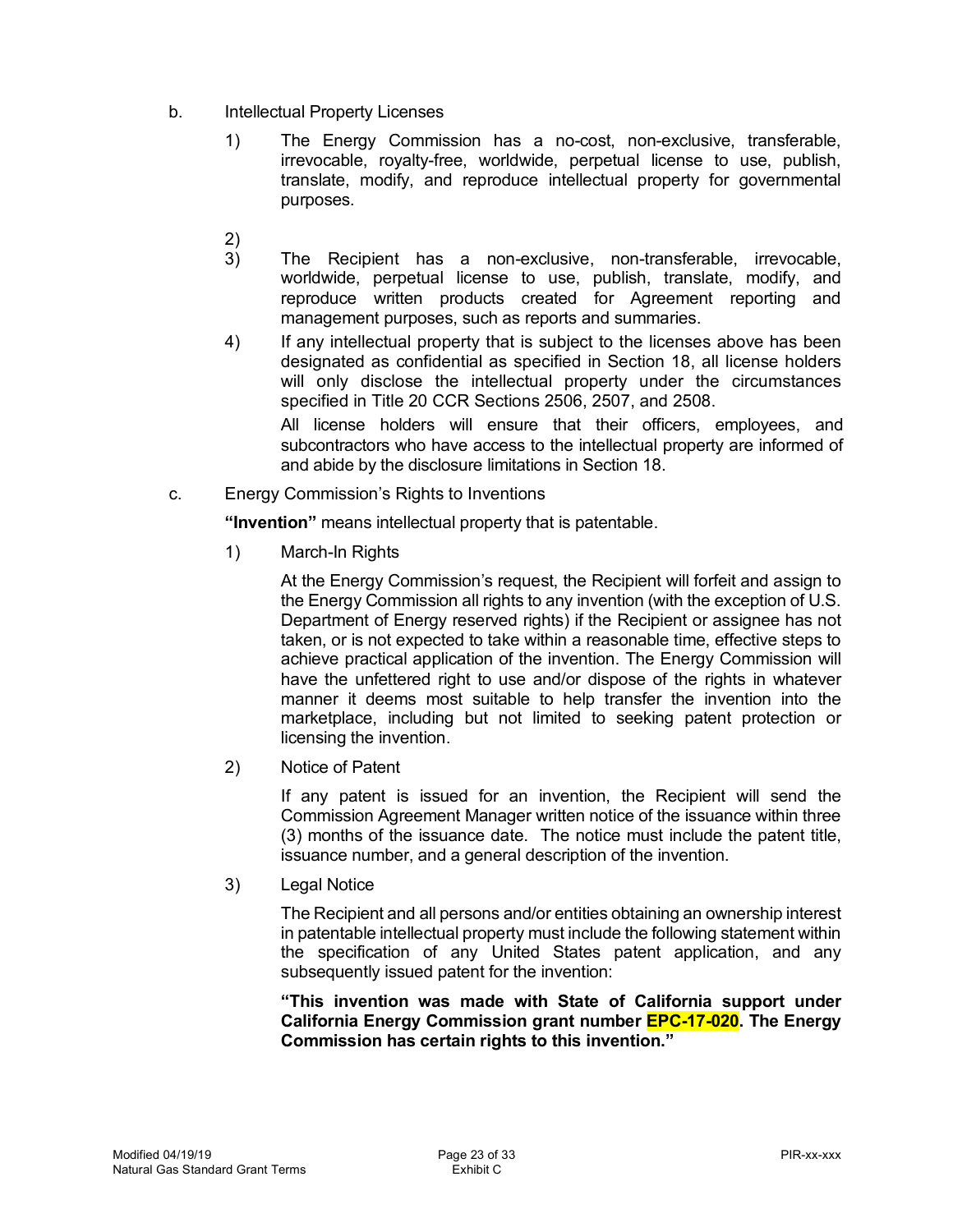- d. Access to and Preservation of Intellectual Property
	- 1) Access to Intellectual Property

 Upon the Commission Agreement Manager's request, the Recipient will provide the Commission Agreement Manager and any individuals designated by the Energy Commission with access to the Recipient's intellectual property in order to exercise the license and march-in rights described above, and to determine any royalty payments due under the Agreement.

Agreement.<br>2) Preservation of Intellectual Property

 The Recipient will preserve intellectual property at its own expense for at least ten (10) years from the Agreement's end date, unless the Recipient agrees to a longer retention period.

e. Intellectual Property Indemnity

 The Recipient may not, in supplying work under this Agreement, knowingly infringe or misappropriate any intellectual property right of a third party, and will take reasonable actions to avoid infringement.

<span id="page-23-0"></span> The Recipient will defend and indemnify the Energy Commission from and against any claim, lawsuit, or other proceeding, loss, cost, liability, or expense (including court costs and reasonable fees of attorneys and other professionals) to the extent arising out of: (i) any third party claim that a product infringes any patent, copyright, trade secret, or other intellectual property right of any third party; or (ii) any third party claim arising out of the negligent or other tortious acts or omissions by the Recipient or its employees, subcontractors, or agents in connection with or related to the products or the Recipient's performance under this Agreement.

### *21. Royalty Payments to the Commission*

 *"Sale," "sales,"* and *"sold"* mean the sale, license, lease, or other transfer of intellectual property. *Sales Price"* means the price at which intellectual property is sold, excluding sales tax.

- a. The Recipient will pay the Energy Commission a royalty of one and one-half percent (1.5%) of the sales price of all sales for which the Recipient receives a payment, beginning on the Agreement's effective date and extending for ten (10) years from the Agreement's end date.
- $b<sub>1</sub>$  March in the calendar year immediately following the year during which the Recipient received any payment for sales. The Recipient will make payments in annual installments due on the first day of
- $C_{1}$  which payments for sales are less than \$1000. Total royalty payments will be limited to three (3) times the amount of funds paid by the Energy Commission under the The Recipient is not required to make a royalty payment for any calendar year in Agreement.
- d. term, the royalty payment will be reduced in accordance with the percentage of intellectual property development activities that were funded with match funds. For example, if 10% of the development activities were funded with match funds during the Agreement and payments for sales totaled \$100,000 in one year, the Recipient would owe the Energy Commission \$1350 for the year (1.5% of \$100,000 = \$1500; 10% of \$1500 = \$150; \$1500 - \$150 = \$1350). If intellectual property was developed in part with match funds during the Agreement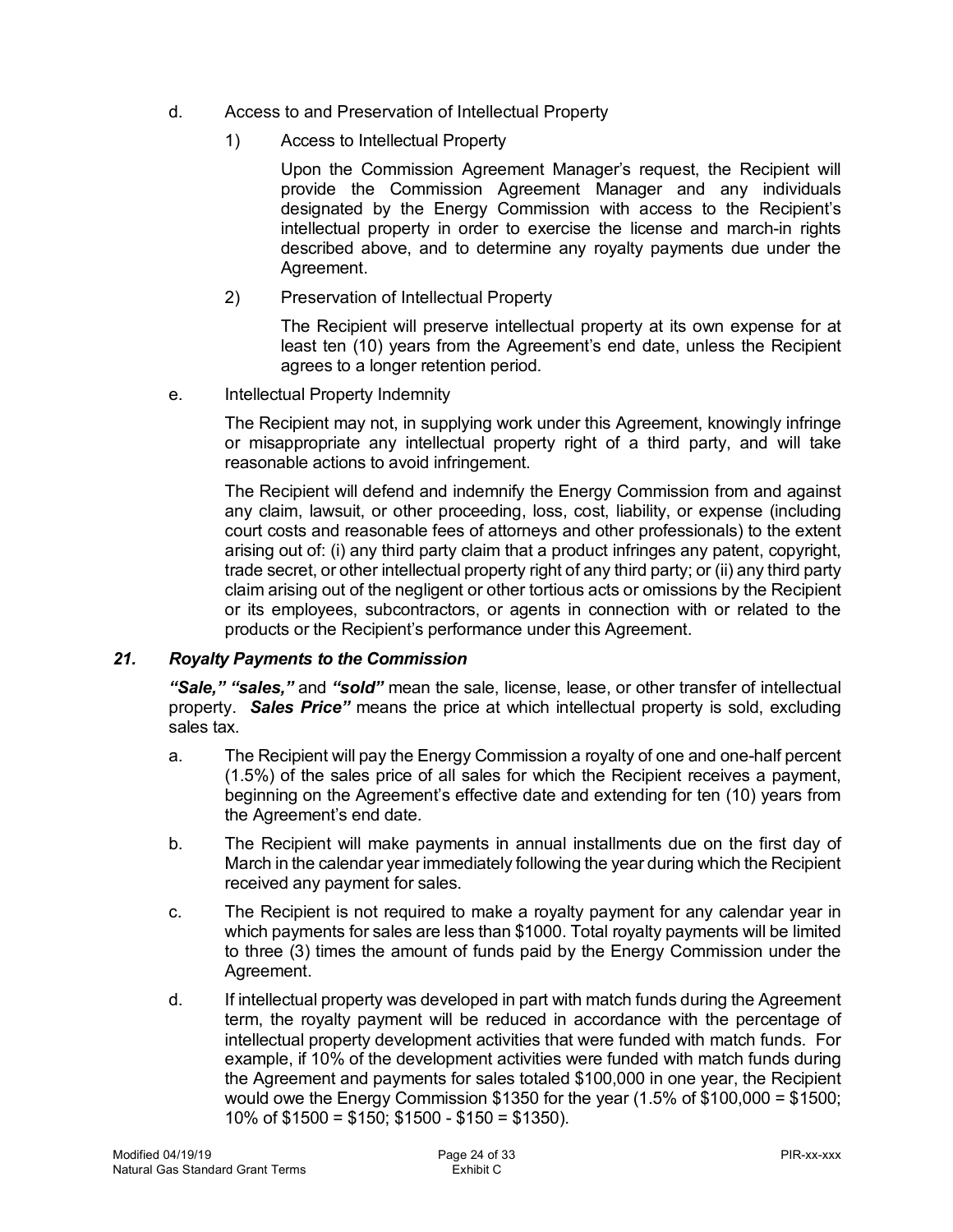If the Energy Commission is providing funds to the Recipient under this Agreement as a project match partner and Energy Commission funds are used in part to develop intellectual property, the royalty payments will be reduced in accordance with the percentage of intellectual property development activities that were funded with non- Energy Commission funds during the Agreement term. For example, if 80% of the development activities were funded with Recipient and/or third party funds during the Agreement and payments for sales totaled \$100,000 in one year, the Recipient would owe the Energy Commission \$300 for the year (1.5% of \$100,000 = \$1500; 80% of \$1500 = \$1200; \$1500 - \$1200 = \$300).

- $\mathbf{e}$ . without a pre-payment penalty, as an alternative to making annual royalty payments for ten (10) years following the Agreement's end date. The payment must be in a lump sum amount equal to one and a half (1.5) times the amount of funds paid by the Energy Commission under the Agreement and made within five (5) years of the Agreement's end date. The payment amount due under the early buyout option will not be reduced by the percentage of match funds as described above. The Recipient may make an early buyout payment to the Energy Commission
- f. The Recipient may not make any sale of intellectual property for consideration other than fair market value. Such activity constitutes breach of this Agreement, and will obligate the Recipient to repay within sixty (60) days the early buyout amount due. In the event of breach, the Energy Commission may exercise all rights and remedies available to it under law and at equity.
- g. Royalty payments not made within fifteen (15) days of the due date will constitute breach of this Agreement. The payments will become debt obligations of the Recipient to the Energy Commission, due upon demand and bearing interest at the maximum interest rate allowed by law.
- h. The Recipient will maintain separate accounts within its financial and other records for the purpose of tracking components of sales and royalties due to the Energy Commission under this Agreement.
- i. Payments to the Energy Commission are subject to audit as provided for under the Recordkeeping, Cost Accounting, and Auditing section.
- j. subcontractors who develop or assist with the development of intellectual property. The Recipient will include these royalty provisions in its agreements with all

### *22. General Provisions*

a. Governing Law

<span id="page-24-0"></span> This Agreement is governed by the laws of the State of California as to interpretation and performance.

### b. **Independent Capacity**

 In the performance of this Agreement, the Recipient and its agents, subcontractors, and employees will act in an independent capacity and not as officers, employees, or agents of the State of California.

c. Assignment

 This Agreement is not assignable or transferable by the Recipient either in whole or in part without the consent of the Energy Commission in the form of an amendment.

d. Timeliness

Time is of the essence in this Agreement.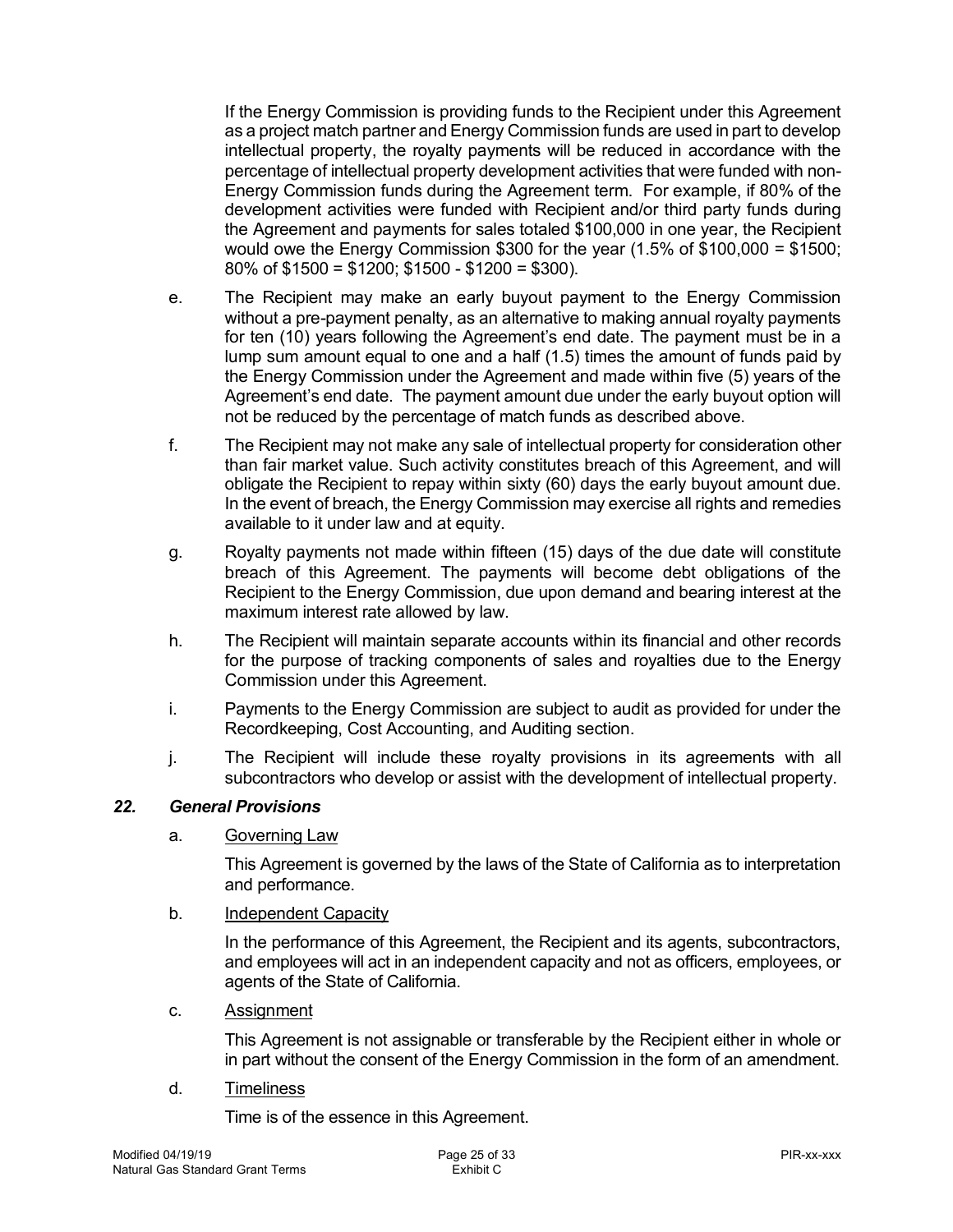## e. Severability

 If any provision of this Agreement is unenforceable or held to be unenforceable, all other provisions of this Agreement will remain in full force and effect.

# f. Waiver

 No waiver of any breach of this Agreement constitutes waiver of any other breach. All remedies in this Agreement will be taken and construed as cumulative, meaning in addition to every other remedy provided in the Agreement or by law.

### g. Assurances

 The Commission reserves the right to seek further written assurances from the Recipient and its team that the work under this Agreement will be performed in accordance with the terms of the Agreement.

### h. Change in Business

- 1) The Recipient will promptly notify the Energy Commission of the occurrence of any of the following:
	- a) A change of address.
	- b) A change in business name or ownership.
	- c) The existence of any litigation or other legal proceeding affecting the project or Agreement.
	- d) The occurrence of any casualty or other loss to project personnel, equipment, or third parties.
	- e) Receipt of notice of any claim or potential claim against the Recipient for patent, copyright, trademark, service mark, and/or trade secret infringement that could affect the Energy Commission's rights.
- 2) The Recipient must provide the Commission Agreement Manager with written notice of a planned change or reorganization of the type of business entity under which it does business. A change of business entity or name change requires an amendment assigning or novating the Agreement to the changed entity. If the Energy Commission does not seek to amend this Agreement or enter into a new agreement with the changed or new entity for any reason (including that the Commission is not satisfied that the new entity can perform in the same manner as the Recipient), it may terminate this Agreement as provided in the "Termination" section.
- i. Access to Sites and Records

 Energy Commission and representatives will have reasonable access to all project sites and to all records related to this Agreement.

j. Prior Dealings, Custom, or Trade Usage

 These terms and conditions may not be modified or supplemented by prior dealings, custom, or trade usage.

### k. Survival of Terms

 Certain provisions will survive the completion or termination date of this Agreement for any reason. The provisions include but are not limited to:

- Legal Statements on Products (included in Section 5, "Products")
- Payment of Funds (Section 8)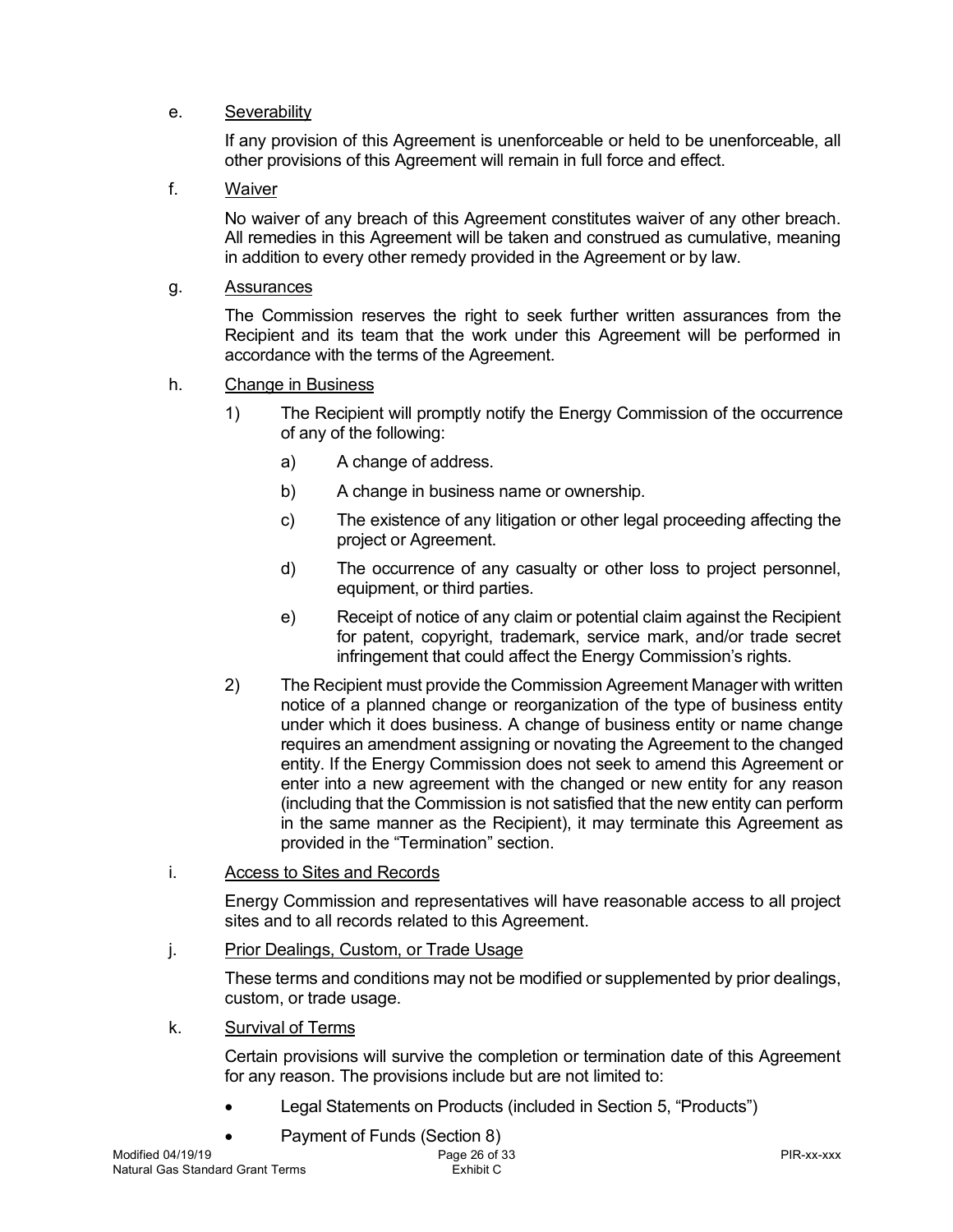- Recordkeeping, Cost Accounting, and Auditing (Section 11)
- Equipment (Section 14)
- Termination (Section 16)
- Indemnification (Section 17)
- Pre-Existing and Independently Funded Intellectual Property (Section 19)
- Intellectual Property (Section 20)
- Royalty Payments to the Commission (Section 21)
- Change in Business (see this section)
- <span id="page-26-0"></span>• Access to Sites and Records (see this section)

### *23. Certifications and Compliance*

a. Federal, State, and Local Laws

 The Recipient must obtain all required permits and shall comply with all applicable federal, state and local laws, codes, rules, and regulations for all work performed under the Agreement.

b. Nondiscrimination Statement of Compliance

 During the performance of this Agreement, the Recipient and its subcontractors will not unlawfully discriminate, harass, or allow harassment against any employee or applicant for employment because of sex, sexual orientation, race, color, ancestry, religious creed, national origin, physical disability (including HIV and AIDS), mental disability, medical condition, age, marital status, or denial of family care leave. The Recipient and its subcontractors will ensure that the evaluation and treatment of their employees and applicants for employment are free from such discrimination and harassment.

 The Recipient and its subcontractors will comply with the provisions of the Fair Employment and Housing Act (Government Code Sections 12990 et seq.) and the applicable regulations promulgated thereunder (California Code of Regulations, Title 2, Section 11000 et seq.). The applicable regulations of the Fair Employment and Housing Commission implementing Government Code Section 12990 (a-f), set forth in Chapter 5 of Division 4.1 of Title 2 of the California Code of Regulations, are incorporated into this Agreement by reference and made a part of it as if set forth in full. The Recipient and its subcontractors will give written notice of their obligations under this section to labor organizations with which they have a collective bargaining or other Agreement.

 The Recipient will include the nondiscrimination and compliance provisions of this section in all subcontracts to perform work under this Agreement.

c. Drug-Free Workplace Certification

 By signing this Agreement, the Recipient certifies under penalty of perjury under the laws of the State of California that it will comply with the requirements of the Drug- Free Workplace Act of 1990 (Government Code Section 8350 et seq.) and will provide a drug-free workplace by taking the following actions: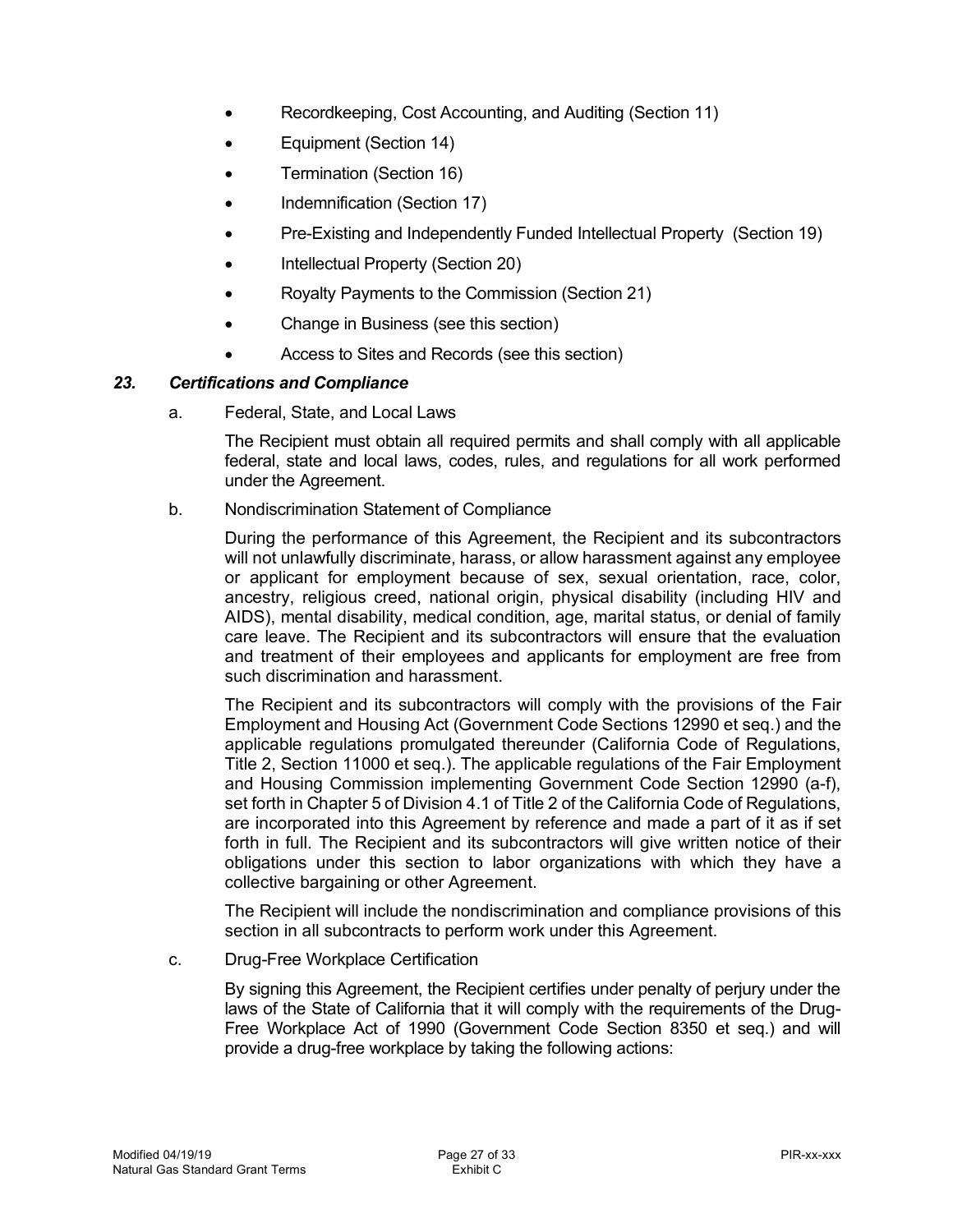- 1) Publish a statement notifying employees that unlawful manufacture, distribution, dispensation, possession, or use of a controlled substance is prohibited, and specifying actions to be taken against employees for violations as required by Government Code Section 8355(a).
- 2) Establish a Drug-Free Awareness Program as required by Government Code Section 8355(b) to inform employees about all of the following:
	- The dangers of drug abuse in the workplace;
	- • The person's or organization's policy of maintaining a drug-free workplace;
	- • Any available counseling, rehabilitation, and employee assistance programs; and
	- • Penalties that may be imposed upon employees for drug abuse violations.
- 3) Provide, as required by Government Code Section 8355(c), that every employee who works on the proposed project:
	- Will receive a copy of the company's drug-free policy statement; and
	- • Will agree to abide by the terms of the company's statement as a condition of employment on the project.

 Failure to comply with these requirements may result in suspension of payments under the Agreement or termination of the Agreement or both, and the Recipient may be ineligible for any future state awards if the Commission determines that any of the following has occurred: (1) the Recipient has made false certification, or (2) violates the certification by failing to carry out the requirements as noted above.

d. National Labor Relations Board Certification (Not applicable to public entities)

 The Recipient, by signing this Agreement, swears under penalty of perjury that no more than one final unappealable finding of contempt of court by a federal court has been issued against the Recipient within the immediately preceding two year period because of the Recipient's failure to comply with an order of a federal court that orders the Recipient to comply with an order of the National Labor Relations Board.

 $e_{i}$ Child Support Compliance Act (Applicable to California Employers)

For any agreement in excess of \$100,000, the Recipient acknowledges that:

- 1) It recognizes the importance of child and family support obligations and will fully comply with all applicable state and federal laws relating to child and family support enforcement, including but not limited to disclosure of information and compliance with earnings assignment orders, as provided in Chapter 8 (commencing with section 5200) of Part 5 of Division 9 of the Family Code; and
- $2)$  orders of all employees and is providing the names of all new employees to the New Hire Registry maintained by the California Employment Development 2) To the best of its knowledge is fully complying with the earnings assignment Department.
- f. Air or Water Pollution Violation

Under state laws, the Recipient will not be: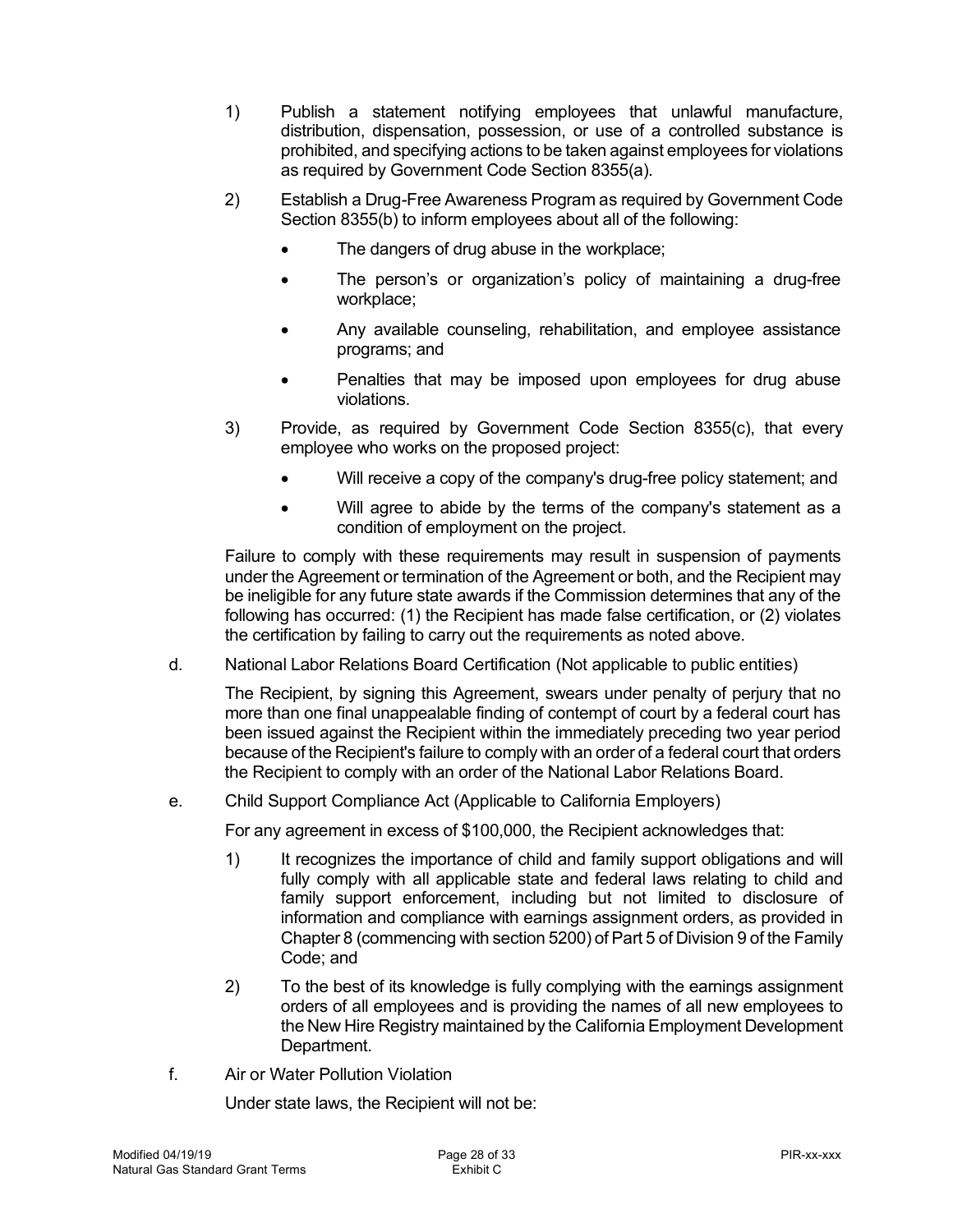- $1)$  State Air Resources Board or an air pollution control district; In violation of any order or resolution not subject to review promulgated by the
- 2) Subject to a cease and desist order not subject to review issued pursuant to Section 13301 of the Water Code for violation of waste discharge requirements or discharge prohibitions; or
- 3) Finally determined to be in violation of provisions of federal law relating to air or water pollution.
- g. Americans With Disabilities Act

<span id="page-28-0"></span> By signing this Agreement, the Recipient assures the State that it complies with the Americans with Disabilities Act (ADA) of 1990 (42 U.S.C. Section 12101, et seq.), which prohibits discrimination on the basis of disability, as well as applicable regulations and guidelines issued pursuant to the ADA.

#### $24.$ *24. California Taxpayer Access to Publicly Funded Research Act*

- fully comply with the California Taxpayer Access to Publicly Funded Research Act (California Government Code sections 13989 et seq., the "Act") and provisions of this section, which apply to publications describing knowledge, an invention, or technology funded within the scope of this Agreement. a. As a condition to receiving funding under this Agreement, the Recipient agrees to
- following definitions shall apply. b. For purposes of complying with the Act and this section of the Agreement, the
	- 1) "Peer-Reviewed Manuscript" means a manuscript after it has been peer reviewed and in the form in which it has been accepted for publication in a scientific journal.
	- 2) "Research Grant" in the Act and "this Agreement" in this section mean this Agreement.
	- this Agreement.<br>3) "State Agency" in the Act means the Energy Commission.
- c. Manuscript developed within the scope of this Agreement. The Recipient shall provide for free public access to any Peer-Reviewed
- d. concerning Peer-Reviewed Manuscripts: The Recipient shall ensure that any publishing or copyright agreements
	- concerning Peer-Reviewed Manuscripts:<br>1) Fully comply with California Government Code section 13989.6;
	- $2)$ 2) Do not conflict with the Energy Commission's rights under this Agreement;
	- 3) Secure for the Energy Commission the rights provided under this Agreement, including the rights to Intellectual Property as specified in Section 20; and
	- 4) Recognize the free public access to the Peer-Reviewed Manuscript.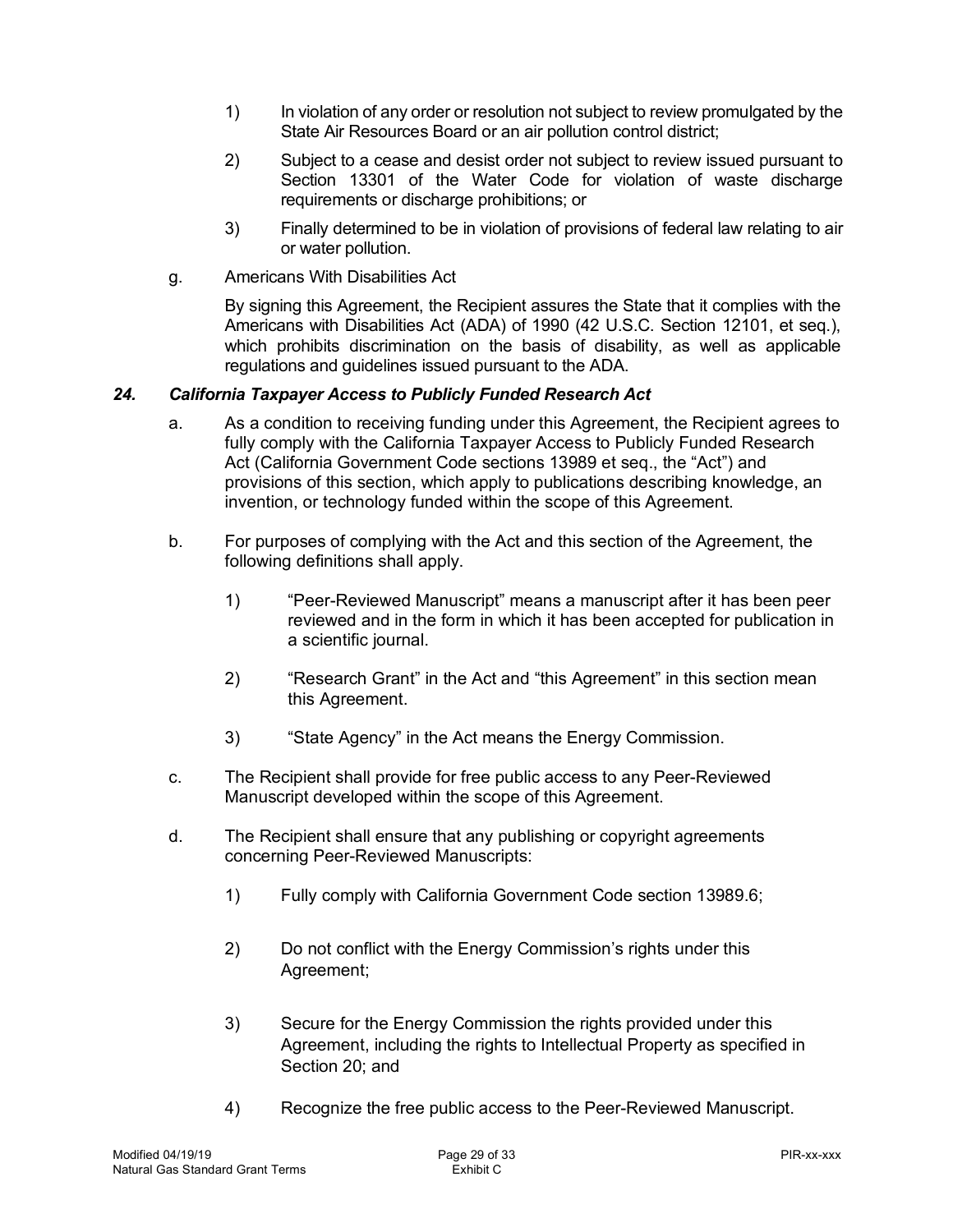- $e<sub>1</sub>$  Peer-Reviewed Manuscript, including but not limited to if it was published; when it was published; where it was published; and, when the 12-month time period expires, where the Peer-Reviewed Manuscript will be available for open access. The Recipient shall report to the Energy Commission the final disposition of any
- $f_{\perp}$  specified in the Schedule of Products, the Recipient shall make available to the Energy Commission an electronic version of any Peer-Reviewed Manuscript that is developed within the scope of this Agreement. Not later than 12 months after the official date of publication, or sooner if
- g. Reviewed Manuscript that is developed within the scope of this Agreement, not later than 12 months after the official date of publication, on a repository approved in writing by the Energy Commission, including but not limited to the University of California's eScholarship Repository at the California Digital Library; the California State University's ScholarWorks at the Systemwide Digital Library; or PubMed Central. The Recipient shall notify the Energy Commission when the Peer-Reviewed Manuscript is available on an Energy Commission-approved g. The Recipient shall make publicly accessible an electronic version of any Peerrepository.
- h. accessible on an Energy Commission-approved, publicly accessible repository, the Recipient may comply by providing the manuscript to the Energy Commission not later than 12 months after the official date of publication. If the Recipient is unable to ensure that its Peer-Reviewed Manuscript is
- i. For any publications other than a Peer-Reviewed Manuscript, (herein referred to as "Other Publications") including scientific meeting abstracts, developed within the scope of this Agreement, the Recipient shall:
	- 1) Provide an electronic version of the Other Publications to the Energy Commission not later than 12 months after the official date of publication.
	- 2) Ensure that any publishing or copyright agreements concerning Other Publications:
		- Publications:<br>i. Do not conflict with the Energy Commission's rights under this Agreement.
		- ii. Agreement, including the rights to Intellectual Property as specified in Section 20. Secure for the Energy Commission the rights provided under this
- j. costs, including fees charged by a publisher for color and page charges, or fees for digital distribution." Recipient agrees that for purposes of this Agreement, the Recipient is only authorized to use funds under this Agreement, including Matching funds, for these purposes **if the expenses are included in the Agreement's Budget and meet the other Agreement requirements for payment, including that the Commission will only reimburse the Recipient for expenditures incurred during the Agreement term. If these expenses**  The Act states that "Grantees are authorized to use grant money for publication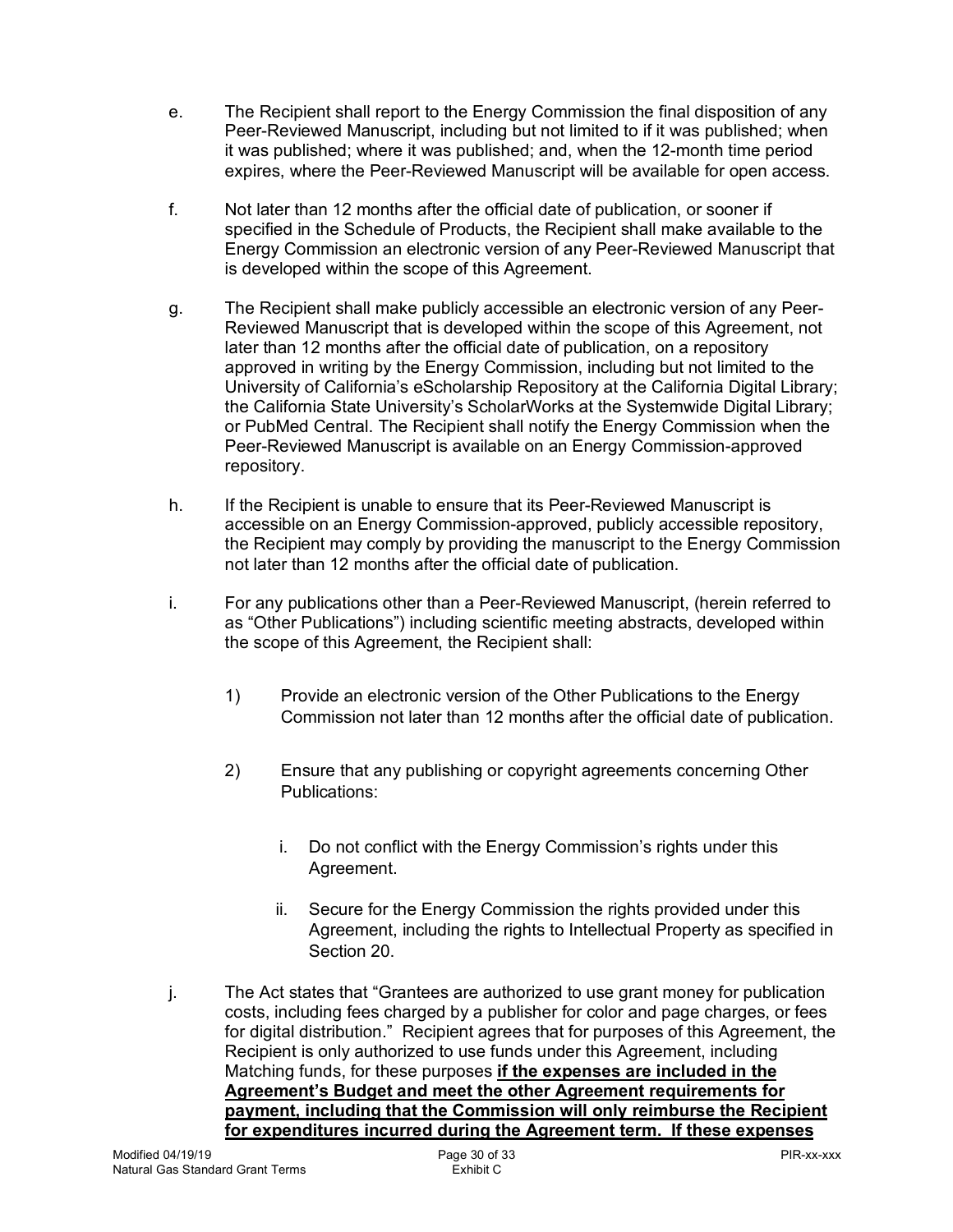### **are not included in the Budget, both parties must agree and amend the Budget to include such expenditures before Recipient is authorized to use Agreement funds, either reimbursable expenses or match, for these purposes.**

 k. Should a conflict exist between the terms in this Section 24 and other terms of this Agreement, the terms in this section prevail.

### *25. Definitions*

- • *Agreement Term* means the length of this Agreement, as specified on the Agreement signature page (form CEC-146).
- identified as confidential in Attachment 1 to this Exhibit and that the Energy Commission has agreed to designate as confidential under Title 20 California Code • *Confidential Information* means information that the Recipient has satisfactorily of Regulations Section 2505.
- Agreement, whether created or collected before or after the Agreement's effective • *Data* means any recorded information that relates to the project funded by the date.
- • *Effective Date* means the date on which this Agreement is signed by the last party required to sign, provided that signature occurs after the Agreement has been approved by the Energy Commission at a business meeting or by the Executive Director or his/her designee.
- • *Equipment* means products, objects, machinery, apparatus, implements, or tools that are purchased or constructed with Energy Commission funds for the project, and that have a useful life of at least one year and an acquisition unit cost of at least \$5,000. "Equipment" includes products, objects, machinery, apparatus, implements, or tools that are composed by over thirty percent (30%) of materials purchased for the project. For purposes of determining depreciated value of equipment used in the Agreement, the project will terminate at the end of the normal useful life of the equipment purchased and/or developed with Energy Commission funds. The Energy Commission may determine the normal useful life of the equipment.
- *Independently Funded Intellectual Property* means: (a) inventions, technologies, designs, drawings, data, software, formulas, compositions, processes, techniques, works of authorship, trademarks, service marks, and logos that are created, conceived, discovered, made, developed, altered, or reduced to practice by the Recipient or a third party during or after the Agreement term without Energy Commission or match funds; and (b) associated proprietary rights to these items that are obtained without Energy Commission or match funds, such as patent and copyright.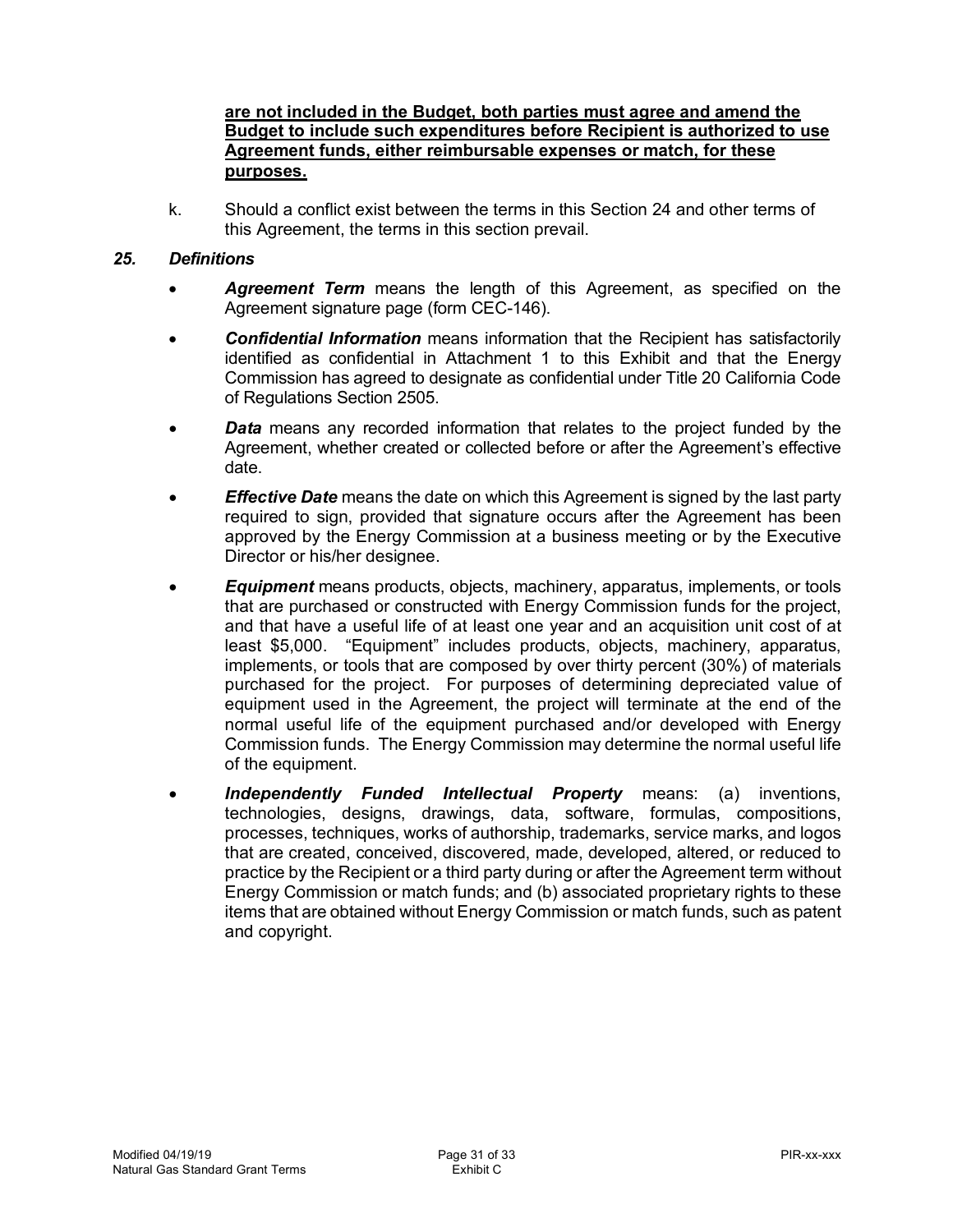"Works of authorship" does not include written products created for Agreement reporting and management purposes, such as reports, summaries, lists, letters, agendas, schedules, and invoices. The Commission owns such products regardless of their funding source.

 • *Intellectual Property* means: (a) inventions, technologies, designs, drawings, data, software, formulas, compositions, processes, techniques, works of authorship, trademarks, service marks, and logos that are created, conceived, discovered, made, developed, altered, or reduced to practice with Agreement or match funds during or after the Agreement term; (b) any associated proprietary rights to these items, such as patent and copyright; and (c) any upgrades or revisions to these items.

 "Works of authorship" does not include written products created for Agreement reporting and management purposes, such as reports, summaries, lists, letters, agendas, schedules, and invoices.

- *Invention* means intellectual property that is patentable.
- • *Match Funds* means cash or in-kind (i.e., non-cash) contributions provided by the Recipient or a third party for a project funded by the Energy Commission. If this Agreement resulted from a solicitation, refer to the solicitation's discussion of match funding for guidelines specific to the project.
- • *Materials* means the substances used to construct, or as part of, a finished object, commodity, device, article, or product and that does not meet the definition of Equipment.
- • *Ownership* means exclusive possession of all rights to property, including the right to use and transfer property.
- • *Pre-existing intellectual property* means: (a) inventions, technologies, designs, drawings, data, software, formulas, compositions, processes, techniques, works of authorship, trademarks, service marks, and logos that the Recipient or a third party owned or possessed prior to the effective date of this Agreement and that have not been developed, altered, or reduced to practice with Energy Commission or match funds; and (b) associated proprietary rights to these items that are obtained without Energy Commission or match funds, such as patent and copyright.
- *Product* means any tangible item specified for delivery to the Energy Commission in the Scope of Work.
- • *Project* means the entire effort undertaken and planned by the Recipient and consisting of the work funded by the Energy Commission. The project may coincide with or extend beyond the Agreement term.
- *Project-relevant pre-existing intellectual property and project-relevant* independently funded intellectual property mean pre-existing and independently funded intellectual property used to support a premise, postulate, or conclusion referred to or expressed in any product under this Agreement.
- • *Sale, Sales,* and *Sold* mean the sale, license, lease, or other transfer of intellectual property.
- • *Sales Price* means the price at which intellectual property is sold, excluding normal returns and allowances such as sales tax.